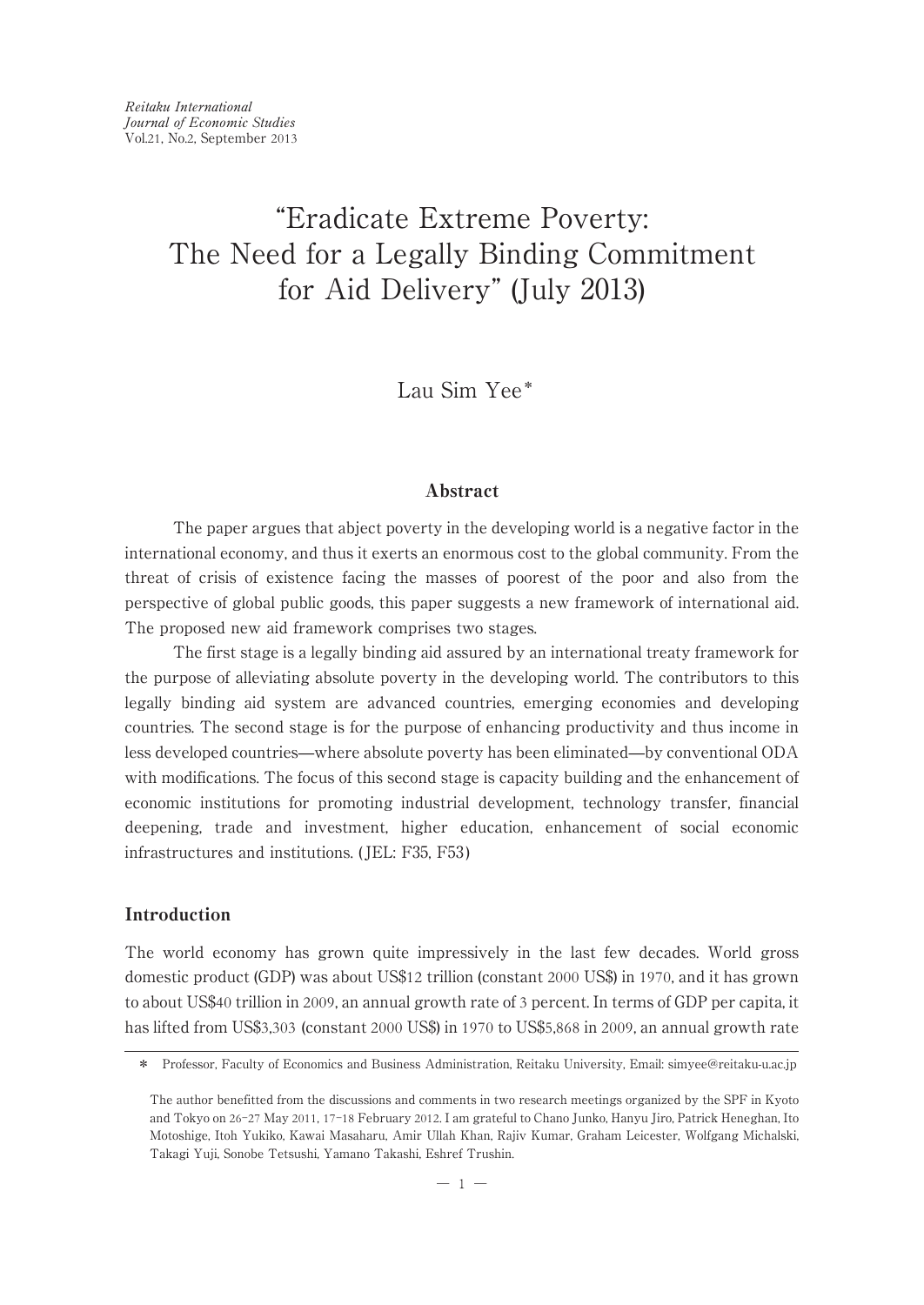of 1.5 percent. Notwithstanding such impressive growth performance, there are still millions of people who live below the World Bank's international absolute poverty line̶US\$1.25 a day in 2005 PPP. Chen and Ravallion (2012) estimate that, as of 2008, there are about 1.3 billion people in the world who live below US\$1.25 a day. The mean consumption of this group of extremely poor people in 2005 is US\$0.87 a day.

While income growth has reduced poverty incidence especially in China between 1990 and 2005, However, the number of people who live below international absolute poverty line in South Asia and Sub-Saharan Africa is still large, 570.9 millions and 386.0 millions, respectively. China's experience shows that long-term economic growth is the best approach for reducing poverty. But, 1. 3 billion people who presently live in poverty-ridden lands with an unimaginable perverse daily life of hunger, sickness and cold do not have the luxury of time to wait for economic takeoff. The United Nations (UN) Millennium Development Goals (MDGs) call for worldwide collective actions in reducing global poverty. Those targets include halving the proportion of absolute poverty and hunger by 2015. These goals are ambitious but most of them are not likely to be achieved, particularly in regions where prevailing trends persist or get worse<sup>1)</sup>.

The collective income of people who live below international absolute poverty line is less than 1.0 percent of world  $GDP<sup>2</sup>$ . Therefore, it is not difficult to imagine that these people are marginalized by the growth process. Equally critical, most of these extremely poor people are vulnerable to even a slight fall in their income or a small rise in prices of their basic necessities. Unfortunately, such economic fluctuations indeed have been repeated in recent years because of greater volatility caused by globalization. As a consequence, particularly in light of the relentless globalization process, a larger concern for the international community is how to intervene effectively to end global poverty.

Many scholars of development economics, researchers and practitioners in aid agencies point out that a great deal of development assistance to poor countries̶especially the least developed countries (LLDCs) where most of the poorest people live—does not necessarily have a correct policy and governance context to make it effective. Moreover, the aid is blamed for causing decline in export, an increase in aid " addiction " and the deepening of structural corruption. In fact, aid has not contributed enough either to the relief of poverty or the stimulation of economic growth. According to circumstances, some kinds of assistance even have a negative influence on the economic growth of the least developed countries (LLDCs).

No one would wish to argue that the abject poverty of masses of the people, in especially the LLDCs, is acceptable on moral judgment. And the most needed aid is to assist those individuals, families and communities whose basic necessities for food and nourishment, health and hygiene and elementary education are not met at present due to absolute and severe poverty. From this view point, the human race has not done enough to eliminate masses of

<sup>1</sup>) United Nations, 2010, "Millennium Development Goals: 2010 Progress Chart." MDGs define absolute poverty as \$1. 00 at 1993 PPP (more precisely \$1.08), there were 1,247.5 millions in 1990, and the numbers of poor were 931.3 millions in 2005. New estimates by Chen and Ravallion (2012) show that at \$1.00 at 2005 PPP, there were 1,303.2 millions and 805.9 millions in 1990 and 2008, respectively.

<sup>2</sup>) In 2005 PPP.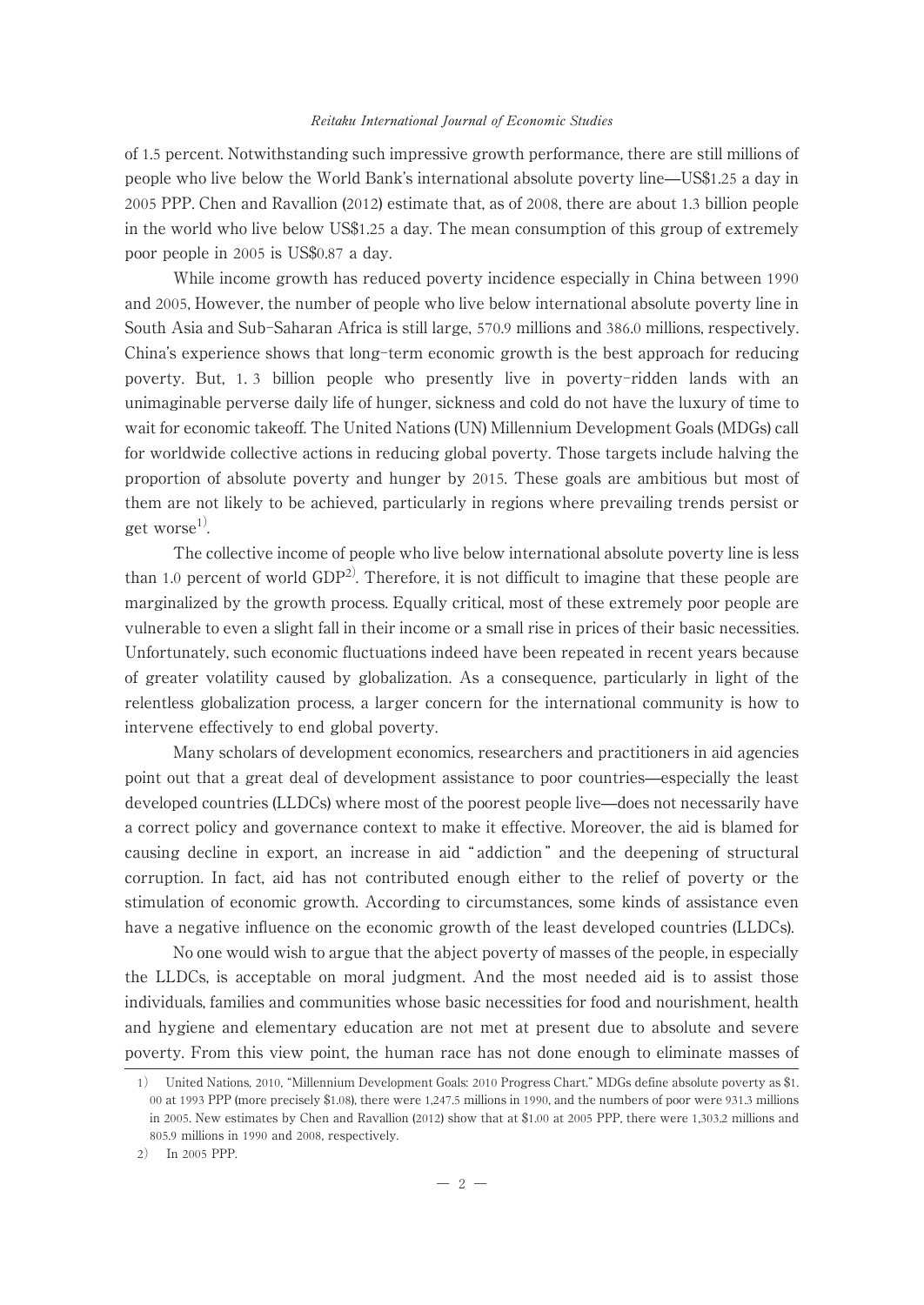extremely poor people in the developing world. This is partly because the privation of the poverty is not evident to those people who have better amenities in higher income countries. As a consequence, the urgency of putting priority to give adequate resources for alleviating absolute poverty is not as high as it should be.

Increasing the volume of Official Development Assistance (ODA) and the effectiveness of that aid has become the main issues for debate in the international community. However, beyond the absolute volume of ODA, a big problem of the present aid system is the conviction that no consensus exists in terms of setting aid's priorities. If safeguarding the foundations for the continued existence of humanity and pursuing an inclusive prosperity on a global scale are seen as international public good, then it can be argued that poverty puts such goals in danger. Poverty is an unacceptable negative factor at present, a consequence of how we run the international system. As such it is akin to another notable negative externality affecting us all̶climate change. From such a position, there are a lot of motives and reasons for providing aid to alleviate global poverty for the benefit of the health of the entire global system.

Against this background, this paper intends to propose a new aid framework in which the obligation of international aid delivery is legally binding. The rest of this paper is organized as follows. Section 1 examines current aid situations and their relationship with abject poverty. Section 2 looks at the gains and losses of globalization. Section 3 provides an argument why a legally binding commitment for mitigating poverty and inequality is needed. Section 4 explains the scope of our proposed new international aid framework. Section 5 examines how to support our proposed new international aid system. The last section concludes this paper.

## 1. International Aid and Abject Poverty

ODA has played a vital role in promoting economic development in a part of the developing world since 1961. ODA is the flow of official financial resources, which consist of a grant element of 25 percent, from the developed countries̶made up of member countries in Development Assistance Committee (DAC) within the Organization for Economic Cooperation and Development (OECD)—to the developing countries for the purpose of promoting their economic development and welfare. ODA flows comprise financial contribution directly from donor agencies to developing countries ( i. e., bilateral ODA ) and to inter-governmental institutions (i.e., multilateral ODA).

In the last five decades, there were many attempts by the international community to specify a numeric target for ODA by each developed country. For example, in 1964 United Nations Conference for Trade and Development (UNCTAD) suggested 1 percent of gross national income (GNI) of a developed country as ODA to developing countries. In 1969 the Pearson Commission in its report on Partners in Development called for each developed country to set two specific targets̶total aid should amount to 1 percent of GNP, and official aid should amount to 0.7 percent of GNP̶in order to support the developing world to achieve self-sustaining growth by the end of the  $20^{th}$  Century<sup>3)</sup>. Furthermore, this report insisted that these targets were to be achieved " by 1975 and in no case later than 1980. " Pearson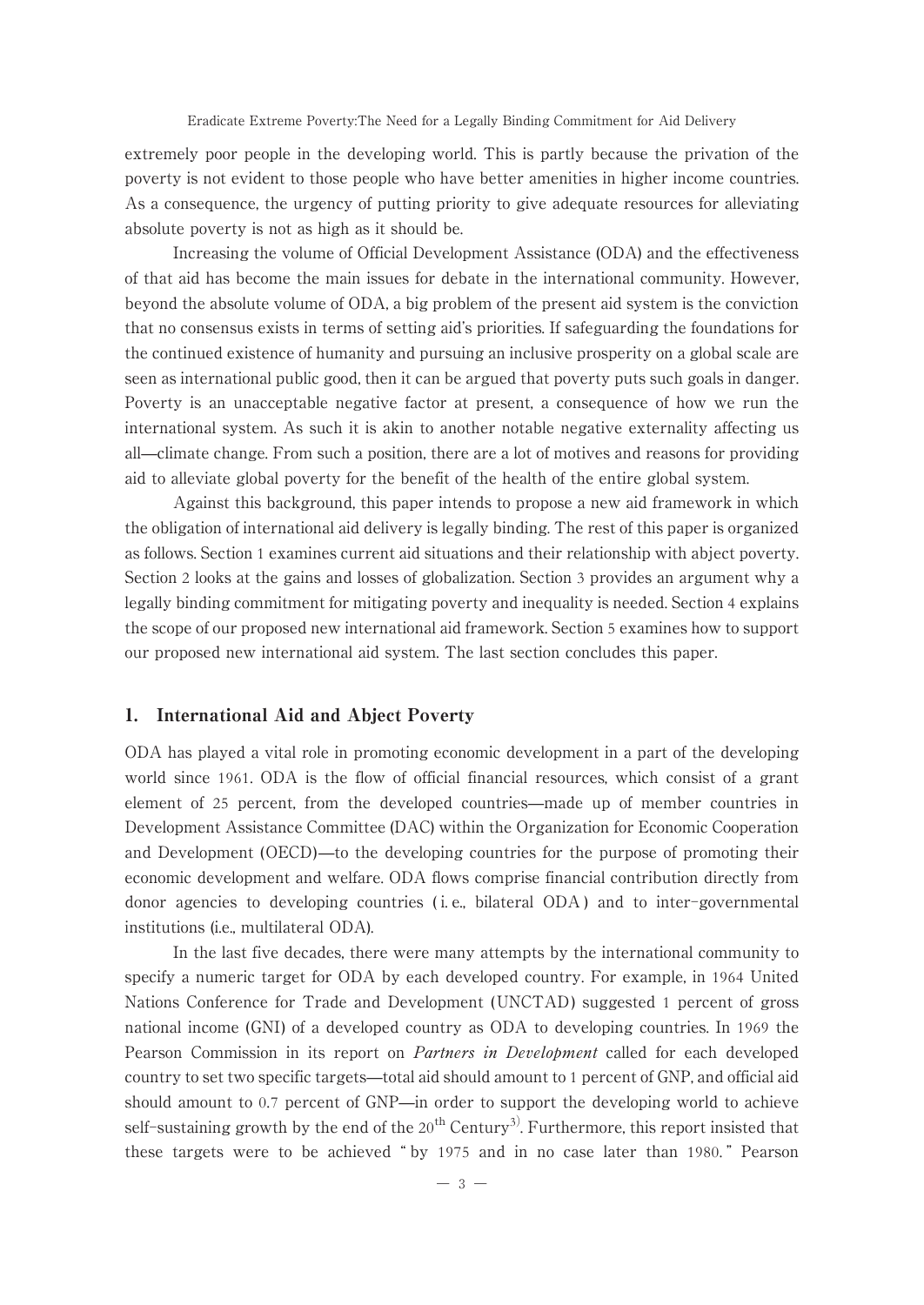Commission's recommendation was taken up in a UN resolution in October 1970, and thus to date UN continues to solicit each developed country to fulfill its ODA contribution by the 0.7 percent of gross national income  $(GND)^4$ . Similarly, DAC has also adopted 0.7 percent in terms of ODA-GNI ratio as its target for each of its members<sup>5)</sup>. However, 0.7 percent of GNI adopted by UN and DAC has no legal obligation, and thus most of the developed countries do not have to fulfill their commitments to achieve the target. For example, the U.S. declared that "it did not subscribe to specific targets or time tables, although it supported the more general aim of the [ UN] resolution." Recently, there were renewed efforts to endorse the 0.7 percent target at the highest level. In 2005, 15 members of the European Union (EU) have agreed to reach a minimum 0.56% of GNI by 2010, and then achieve targets of 0.7% of GNI by  $2015^{\circ}$ . Furthermore, at the Gleneagles Summit in 2005, the 0.7 percent target pledged by the EU was also used as a reference for appealing to commitments from advanced countries to increase  $ODA^{7}$ .

The flow of ODA has risen from slightly below US\$40 billion (in constant 2008 USD billion) in 1960 to slightly above US\$120 billion (in constant 2008 USD billion) in 2009, a growth rate of 2.2 percent every year<sup>8)</sup> but in terms of ODA-GNI ratio, it has dropped from about 0.5 percent to 0.31 percent. By and large, ODA rose in real terms in the past decades but as a percentage of GNI, it has dropped to below 50 percent line of the 0.7 percent target requested by the UN and DAC. One of the main reasons alluded to with regards to the drop of ODA-GNI ratio is the low economic growth rate and economic difficulty in each donor country. While admittedly, such explanation has merit but it should be emphasized that ODA contribution should not be regarded as a zero-sum game. On the contrary, it should be contended that during adverse economic environment, ODA could play an even more important role in maintaining economic development in developing countries particularly in the LLDCs, where extremely poor people are more vulnerable to economic recession. It is obvious that because the obligation of ODA delivery by the donors is non-legal binding, the gap between commitment and delivery fluctuates in tandem with the economic situation of a donor country. As a consequence, the shortfall from the 0.7 percent target has been significant for most of the donors. In fact, there were only 5 (Sweden, Norway, Luxembourg, Denmark and Netherland) out of 23 countries that delivered above 0.7 percent in 2009. As a result, the total amount of ODA delivered by 23 countries was US\$119.6 billion̶an equivalent of 0.31 percent of their total GNI, a deficit of US\$152.7 billion from the 0.7 percent target.

It is not clear if the aid delivery gap has influenced the persistence of under development in the  $LLDCs<sup>9</sup>$  but it is certainly obvious that there are 1.3 billion of poorest

<sup>3</sup>) Lester B. Pearson, 1969, Partners in Development: Report of the Commission for International Development, p. 18, Pall Mall Press (London).

<sup>4</sup>) GNI is quite similar to GNP except it excludes the indirect taxes.

<sup>5</sup>) "History of the 0.7% ODA Target," DAC Journal 2002 Vol. 3, No. 4, pp. III-9-III-11.

<sup>6</sup>) Europe End Poverty 2015 Millennium Campaign, 2005, " Aid Quantity, " URL: www. objectivo2015. org/europe/documents/AQglossary.pdf (May 20, 2011)

<sup>7</sup>) "The Commission for Africa Report vs. the Gleneagles Communiqué on Africa," Official Documents, Gleneagles Summit 2005, URL: http://www.g8.utoronto.ca/summit/2005gleneagles/index.html (May 20, 2011).

<sup>8</sup>) United Nations (2010), pp. 9-11.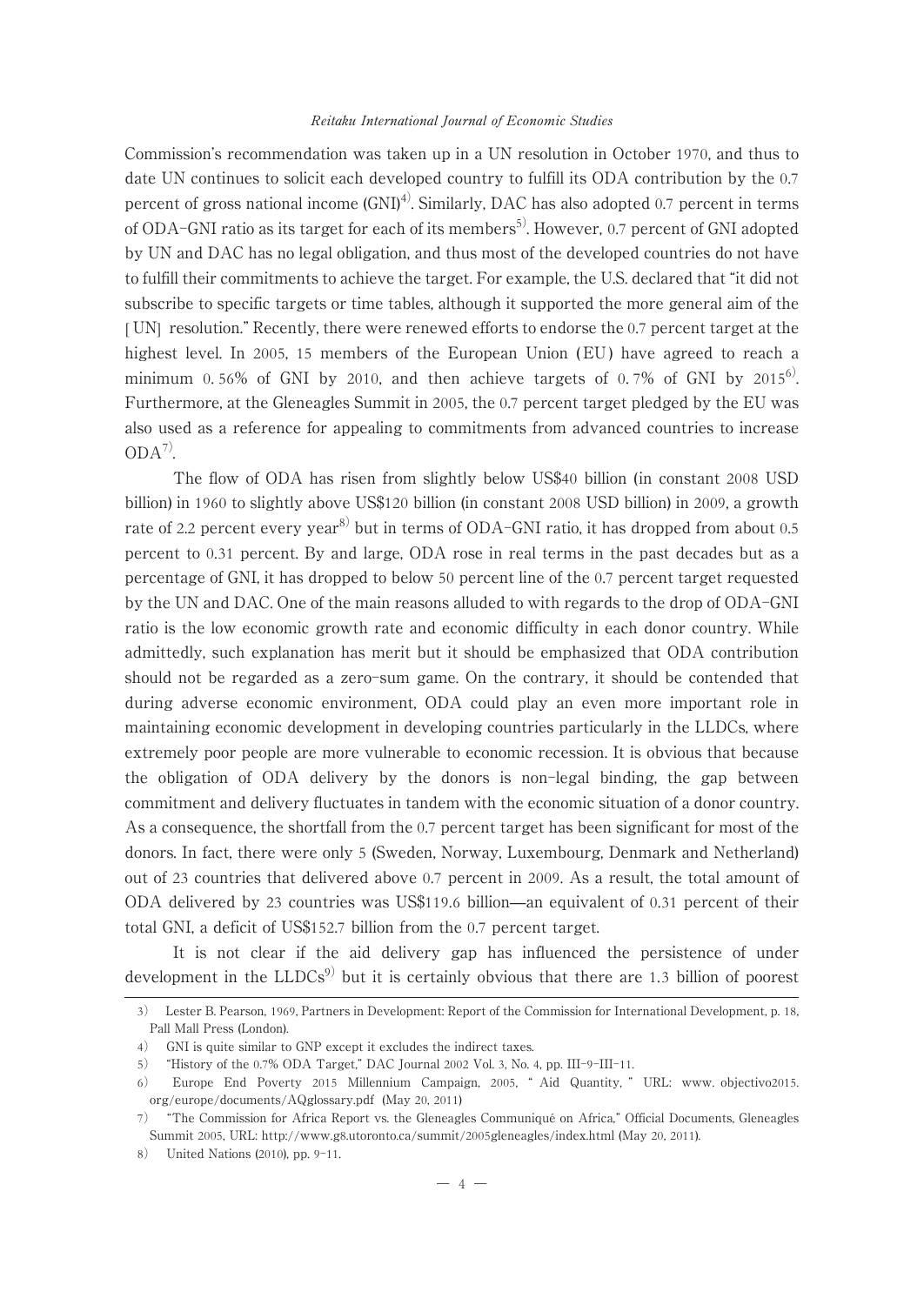people who do require substantial assistance to escape from poverty. Furthermore, it is certain that the poor masses of people who live below international absolute poverty line have become more vulnerable because of the intensive competition induced by globalization. The present progress of globalization has promoted rapid growth in a small group of developing countries known as the emerging economies<sup>10)</sup>It might also has created a disparity gap not only between the advanced countries and developing countries but also between developing countries themselves. In fact, the poorest people̶about one in every five persons̶who live in destitution could not have received any benefits whatsoever from globalization. Instead, they might become even more vulnerable and they are also likely to be marginalized by the repeated economic volatility caused by globalization which is a process that demand economic openness.

If abject poverty in the developing world is defined as a negative externality to the international economy, then it imposes a massive cost to the global community<sup>11</sup>. In this context, the global community needs to intervene collectively for the purpose of eliminating that negative component, by concentrating their aid in order to alleviate abject poverty in the developing world as its utmost priority in international development cooperation. Otherwise, achieving a more inclusive, equitable and sustainable growth of the world economy is simply a wish that might not be realized. In these contexts, alleviation of abject poverty is positioned as a global public good, whereby the poverty reduction relies on the provision of basic needs such as food, health and sanitation, clean water and education. Otherwise, achieving a more equitable and sustainable growth of the world economy is simply a wish that might not be realized.

# 2. Globalization: Gains and Losses

The gains from globalization increase net income of developed and developing world. The net income is raised through the improvement of efficiency of resource allocation and productivity driven by globalization which is basically appreciated positively or appreciated as the inevitable outcome. Thus, from this perspective, it is thought neither preferable to hold down the progress of globalization, nor to move backward to protectionism. Rather, it is considered that tendencies such as rapid cross border movements of people, goods, capital, information, and market liberalization are likely to intensify along with the deepening and widening of globalization process.

<sup>9</sup>) Stephen Browne (2007), pp.25-26.

<sup>10</sup>) An emerging economy or country is usually known as a country who is in transition phase from a developing country stage to an advanced country stage. According to the Economist, presently there are 27 emerging economies. See URL: http://www.economist.com/blogs/dailychart/2011/06/overheating-emerging-markets-0.

<sup>11</sup>) The private cost of producing a good that gives negative externality (e.g., pollution) is lower than the cost to society of producing that good. Put differently, for each unit of cost for producing a good that emits pollution, the social cost includes the private cost of the good's producers and the costs of those people who are affected by the pollution. If the concept of negative externality is applied to abject poverty, then the cost of international community of advancing globalization but neglecting abject poverty includes the cost of driving income growth in a group of countries and the costs of those people who are marginalized by the growth.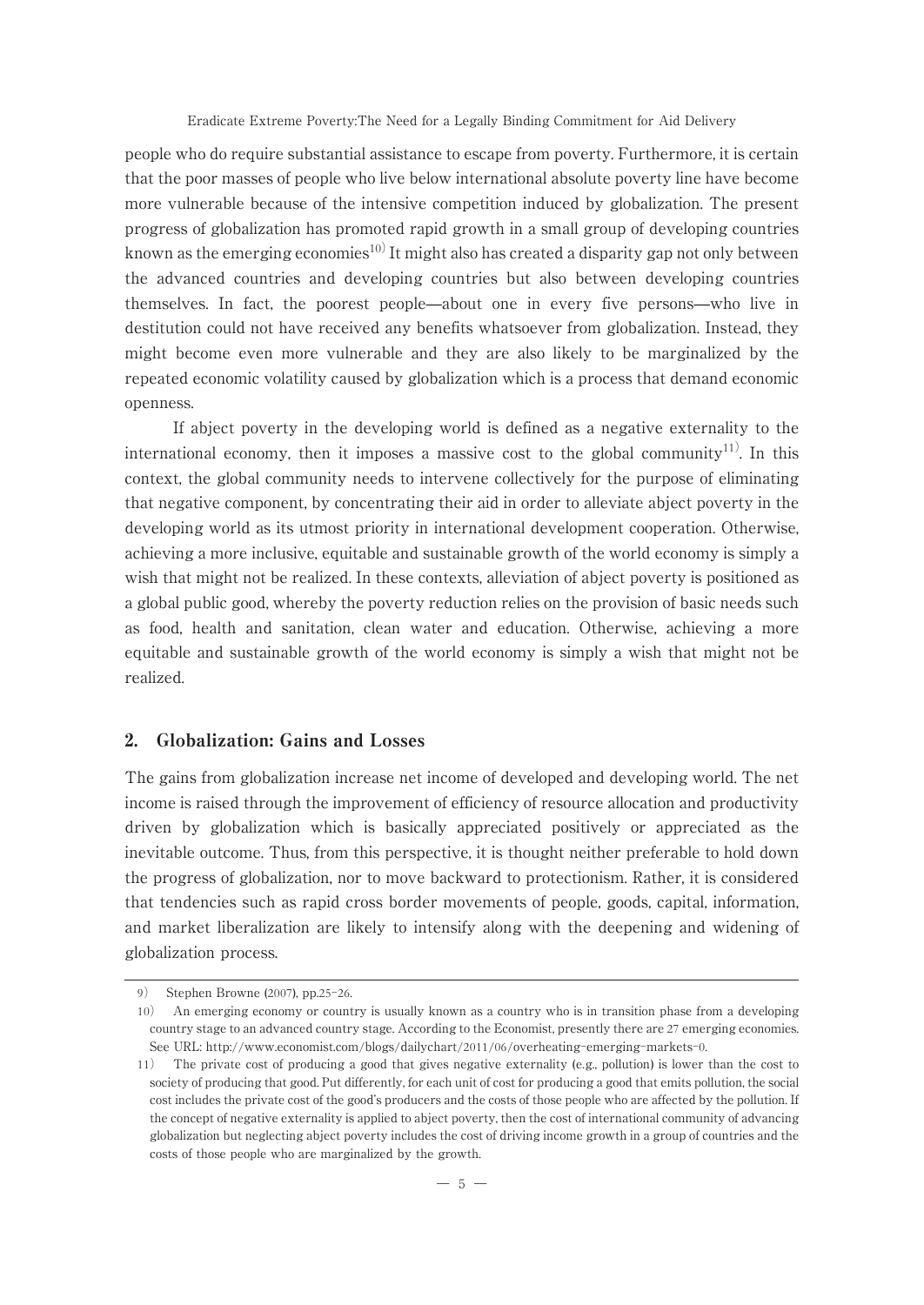However, at the same time, it is possible that there are negative effects that could be created by the progress of globalization<sup>12)</sup>. One of the most serious negative consequences could be the widening of disparity and the existence of a large population of extreme poverty. Such negative effects of globalization are thought to be brought by variation in the initial conditions. The assessment of globalization effects is divided in terms of whether globalization has expanded or has reduced disparity. It is quite easily to observe the effect of income rise in the emerging countries, but Kumar and Dickerson (2010) show that disparity has widened between the developing countries and advanced countries. On the other hand, with regard to poverty reduction, there is little or no significant improvement if it is to be judged from the situation whereby the progress of MDGs is insufficient to reach the targets. Prevailing trends persist, particularly in Sub-Saharan Africa, Southern and Western Asia, Commonwealth Independent States Asia, and Latin America and the Caribbean regions<sup>13)</sup>. In this connection, it is uncertain whether globalization has any influence on the prevailing trend.

As the effect of the impact of globalization, the world's trade volume has increased at an average of 6.1 percent per year from 1991 to 2010. It is believed that the impressive growth of world trade in the last two decades is the result of liberalization and the trade integration. The expansion of the world trade has an effect of substantially increase the income of the world including developing countries. While globalization clarifies winners and losers through enhanced competitiveness, extremely poor people cannot take part in the international market place because they are living in subsistence. Therefore, their critical path to becoming involved in international market place is the eradication of abject poverty. From this standpoint, the idea of an appropriate management of the international economy that does not basically harm the progress of globalization seems to have validity.

However, the progress of globalization does not produce equal outcomes in terms of the rise of income between the advanced countries, emerging countries, and developing countries. Moreover, it is thought that the safety net alone is not sufficient for the LLDCs. Globalization process demands the market in each country to compete in same conditions, and consequently, globalization causes the elimination of " special and differentiate treatment (SDT) " for less developed countries in the field of trade. Furthermore, in the case of no appropriate domestic income redistribution policy and others in the developing world̶particularly in the LLDCs, the progress of globalization does not automatically narrow the disparity gap and the reduction of poverty incidence. From hindsight, such a tendency is indeed notably significant in the LLDCs.

The merit of the LLDCs derives from the progress of globalization which is smaller than the advanced countries and the emerging countries. Depending on circumstances, it is thought unconditional progress of globalization is to be opposed because disparity might even be expanded. It is paradoxical if it is so. In order to draw out the maximum advantage of globalization on a world scale, it might be necessary to tolerate the inclusion of preferential treatments to the LLDCs in certain part of the progress of globalization. More specifically,

<sup>12</sup>) See Jospeh Stiglitz (2006).

<sup>13</sup>) See UN (2000a).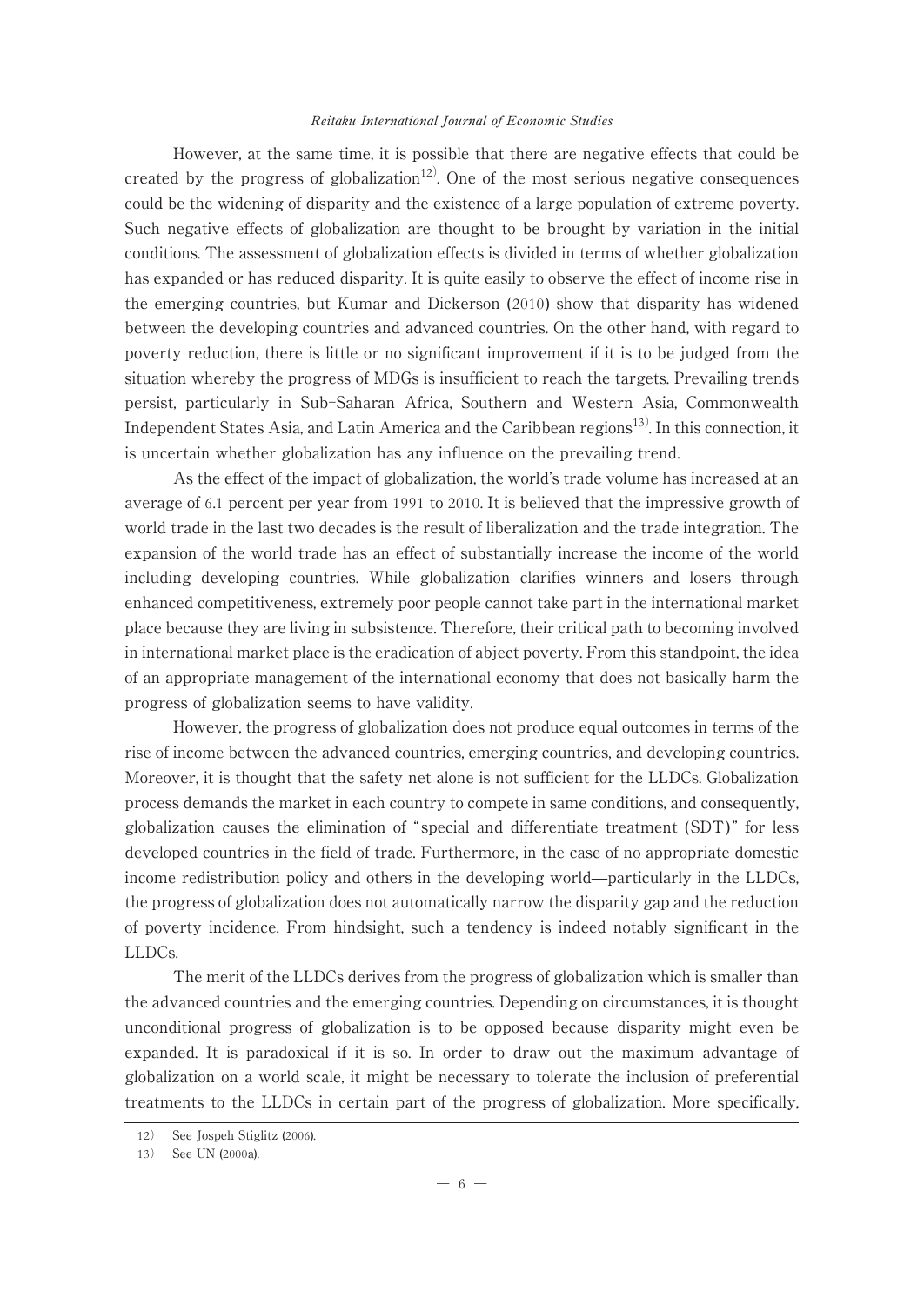handicaps are possessed by the LLDCs' individuality. For instance, if foreign reserves have been depleted, a protection policy for trade that induces the buildup of foreign reserves has to be permitted until it reaches a certain level.

This protective policy existed in GATT in the 1950s because it formed part of the protection measures to promote specific agriculture and industry. It is succeeded by WTO in the form of SDT for developing countries and the LLDCs. Therefore, protection policies in trade areas in the form of SDT provisions exist in WTO. The problem is, along with the progress of globalization, whether it is necessary to expand the present scope of SDT being extended to developing countries and the LLDCs, such as in the field of agriculture for the food insecurity, in the trade related aspects of intellectual property rights ( TRIPS ) for pharmaceutical vulnerable, or in the services for culturally important. If it is to be expanded, then the question is what are the necessary contents and others that have to be examined.

The progress of globalization surely has brought about positive effect of economic welfare for the overall international community. Therefore, it is thought that the effect will rise with the deepening and the expansion of globalization in the future. However, the observed reality also shows that most low income countries, especially the LLDCs, are not able to benefit from globalization. As a result, these countries are expected to widen the gap with the middle income countries (particularly, emerging economies) and upper income countries (particularly, advanced countries)<sup>14)</sup>. This reality is fueling the anti-globalization tendency, and in fact, it has brought social unrest in a part of low income countries. Many people in low income countries who cannot enjoy the fruits of economic growth by competing in globalization, consequently, oppose the advancement of globalization because it exerts a harmful influence on their labor rights and the state sovereignty. However, globalization also brings an increase in the gap between population and results in further widening of discrepancy.

A possible backlash and the negative effects of globalization in a part of the developing world on the one hand, link with the fact that the net effect of globalization could be mutually beneficial to all countries across the developed and the developing world if the progress of globalization is appropriately managed. On the other hand, it is necessary to examine how the international community can contribute to minimize the negative effects or maximize the net effect of globalization in a equitable way. For this reason, we argue that there is a two stages approach in reducing the negative effects created by the progress of globalization. The first stage is to bring up the bottom layer of extreme poverty in the low income countries ( especially, LLDCs ). The second stage is aimed to strengthen the capacity and market institutions that are key drivers for long-term economic growth in a developing country.

<sup>14</sup>) In 2010, the World Bank classifies a country with less than US\$1,005 per capita as low income, between US\$1. 006-US\$3,975 as lower middle income, between US\$3,976-US\$12,275 as upper middle income, more than US\$12,276 as high income.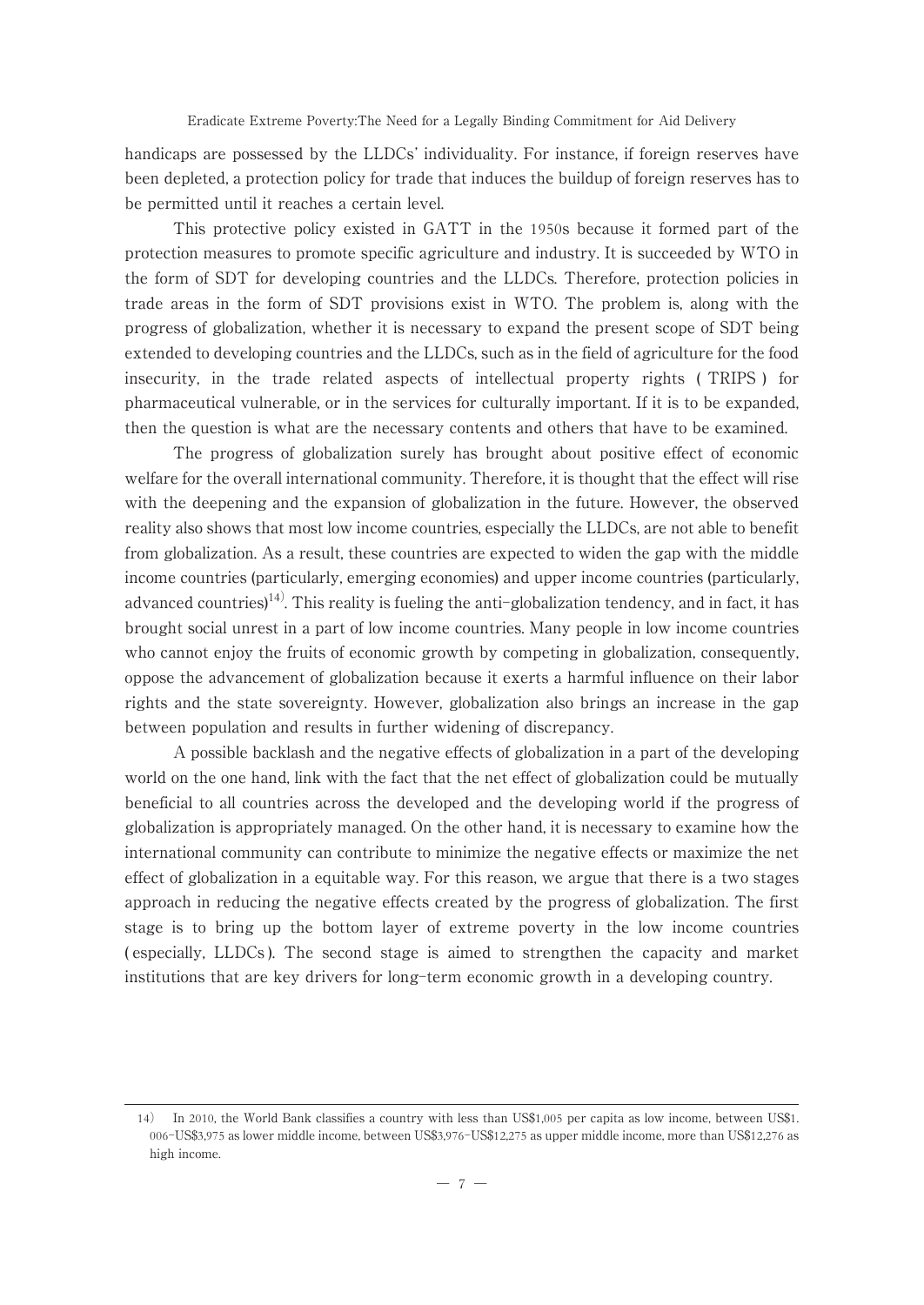# 3. Why a Legally Binding Commitment for Mitigating Poverty and Disparity in Globalization is Needed

Chen and Ravallion (2012) estimate that 1.9 billion people lived below the new international absolute poverty line of US\$1.25 a day (in 2005 PPP) in 199015). On that basis, then MDGs' target for halving the absolute poor is to be about 950 millions by 2015. These destitute people exist without any sort of connection to globalization. They are in the situation in which they are not able to secure the minimum income for sufficient accessibility to food, hygiene and health, safe drinking water, elementary educations which are their basic requisites. Equally critical, this group of extremely poor people is not able to respond to economic crises, disasters and the pandemic. Moreover, if poverty stricken people are left by the international community, the number will not reduce, and they will even be more isolated from the progress of globalization in the future. In such circumstances, imposing a free market democracy on these extremely poor people in the developing world for the sake of promoting globalization is likely to initiate social unrest that might threaten international stability<sup>16)</sup>. For these reasons, therefore, it is necessary firstly to lift poverty ridden people out of the bottom to a sustainable level. After achieving that, it is essential to assist them to attain certain level sof basic capabilities, and also to support them to build institutional capacity and favorable economic environment conducive to connecting them to the process of globalization.

It is thought that assistance provides these poorest people who are faced with serious economic hardships is a commonly shared humanitarian obligation of the human race. We believe that aid should not be regarded as an expression of benevolent concedes from the rich to the poor. Instead, we insist that there are at least three reasons for a richer country or for the international community to deliver aid: first, the situation where the common obligation for man to assist people, family, and community who are facing the crisis of existence; second, when the peace of the international society and stability might be ruined if the abject poverty, the disparity, and discrimination persists for a certain region or countries; third, because of inadequate social economic infrastructure in low income and in a spectrum of low-middle income countries, it is necessary to provide assistance that promotes a sustained economic growth (this is the conventional ODA). Among them, obviously, the first one is of the highest priority.

In September 2000, the UN set the MDGs (8 goals and 21 targets) under such recognition and the UN intends to achieve those 21 quantifiable targets by 2015. However, it is entrusted to this commitment without legal obligation for the contribution of resources needed to achieve the MDGs. It is for this reason, in which the prevailing trends of financial contribution is to persist that those 21 targets could not be met within the time limit. According to MDG Task

<sup>15</sup>) The old international absolute poverty line was US\$1.08 a day (in 1993 PPP), and there were 1.3 billion people. Using the new international absolute poverty line of US\$1.25, then the estimate of numbers of absolute poverty added about 500 millions people.

<sup>16</sup>) Amy Chua (2004) argues in great length regarding how exporting free market democracy to under developed countries̶especially ethnic divided countries̶generates negative impacts and political consequences of globalization.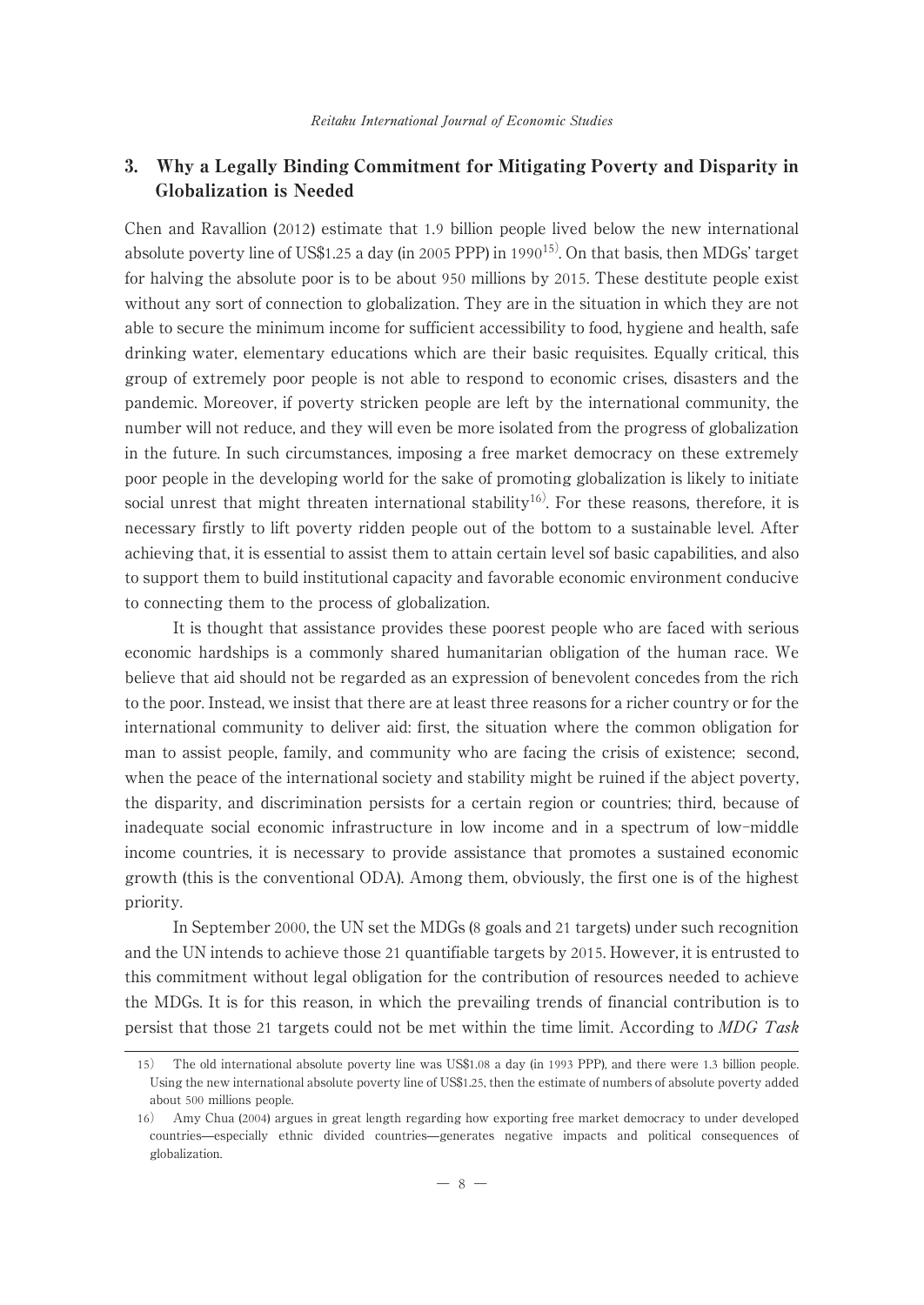Force Report, in order for MDGs to achieve the 2015 targets, an annual increment of approximately US\$35 billion would be needed from 2010 to 2015. In 2009, while the UN target for ODA was set at US\$272.2 billion, the actual amount disbursed was US\$119.6 billion, and thus there was a delivery gap US\$152.7 billion. If such a level of delivery gap persists, it is obvious that MDGs will not be met by 2015.

As such, the promise of aid from the advanced countries to support the development process in the developing world has not been fulfilled, and the gap between commitment and actual delivery has in fact widened because of economic difficulties in many advanced countries in the last few years. However, economic hardship should not be an excuse for widening delivery gap, but rather, in our opinion, the non-legal nature of binding aid commitment is considered as the major reason, if not the sole reason, for the unfulfilled promises by the advanced countries. In order to correct this inadequacy, we must put the lifting of extremely poor people from the bottom as the commonly shared humanitarian obligation of the human race. Moreover, because abject poverty is the negative effect of the way international community manages global economy, it is reasonable to intervene collectively for the purpose of eliminating that negative effect by creating an internationally legal binding aid system. This type of mandatory international cooperation is not unprecedented. It is exemplified by the Kyoto Protocol to the UN Framework Convention on Climate Change  $(UNFCCC)^{17}$ .

Kyoto Protocol is a legally binding international agreement, whereby the advanced countries listed in Annex 1 of UNFCCC commit themselves to reduce greenhouse gas emissions in accordance to each individual party's numerical target inscribed in Annex B of Kyoto Protocol in between 2008-2012 (the first commitment period). If an Annex 1 country or party is not in compliance with its emission target at the end of the first commitment period, then that country or party is required to make up the difference plus a penalty of additional 30 percent in the second commitment period.

In addition, in order for each country to accede to a legally binding international agreement, UNFCCC adopts a principle known as "mutually but differentiated responsibilities," in which the signatory parties agreed that: the largest share of historical and current global emissions of greenhouse gases originated in developed countries; per capita emissions in developing countries are still relatively low; the share of global emissions of originating in developing countries will grow to meet social and development needs. On the basis of this principle, Kyoto Protocol allows the following three flexible mechanisms, viz., international emission trading, joint implementation, and clean development mechanism, in order for an Annex 1 country to achieve its committed target in the first commitment period. Similar to Kyoto Protocol to the UNFCCC, we contend that financial commitment for international cooperation efforts in alleviating abject poverty could be made in the form of a legally binding agreement.

As described earlier, international development cooperation in the form of ODA flows

<sup>17</sup>) See Appendix 1 for a summary of UNFCCC and Kyoto Protocol.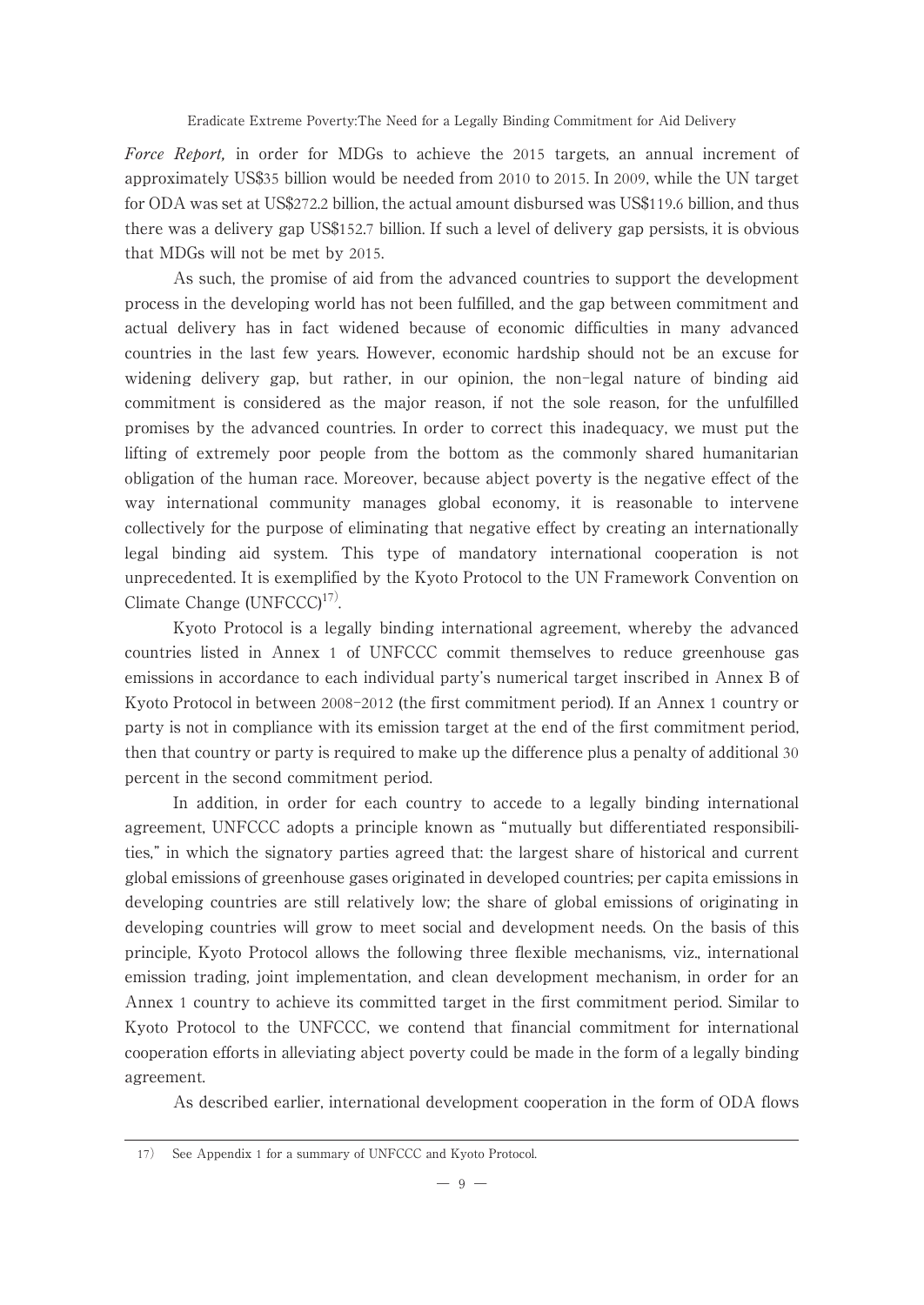has surged from about US\$40 billion in 1960 to about US\$120 billion in 2009, but in fact only a relatively small number of developing countries have benefited by moving up above upper middle income level. Critics assert that this unimpressive result was attributed to ineffective delivery and execution of aid both in the donor and recipient countries. Therefore, in recent years, in order to achieve MDGs' targets, the international community has increasingly put particular emphasize on aid effectiveness, so as to maximize the impact of aid.

In 2005, the Paris Declaration on Aid Effectiveness has adopted the following five principles for making aid more effective<sup>18)</sup>. (1) Ownership: developing countries set their own strategies for poverty reduction, improve their institutions and tackle corruption. (2) Alignment: donor countries align behind these objectives and use local systems. (3) Harmonization: donor countries coordinate, simplify procedures and share information to avoid duplication. (4) Results: developing countries and donors shift focus to development results and results get measured. (5) Mutual accountability: donors and partners are accountable for development results. Furthermore, the Accra Agenda for Action proposed that aid community must put particular emphasis on the following three main areas. Firstly, ownership, whereby countries have more say over their development processes through wider participation in development policy formulation, stronger leadership on aid co-ordination and more use of country systems for aid delivery. Secondly, inclusive partnerships, whereby donors in the DAC and developing countries, as well as other donors, foundations and civil society participate fully in international development cooperation. Thirdly, delivering result, in which aid is focused on real and measurable impact on development.

While it is to be highly commended for the efforts in attempting to maximize aid impact, it should be highlighted that the ignorance of the fact in which the total absolute amount to be derived from ODA-GNI ratio from all donors was less than half of the target suggested by UN, DAC and individuals. As such, the present practice of non-legal binding commitment on the part of donors is not sufficient—even with massive improvement of aid effectiveness—to achieve substantial outcome of economic development and welfare in the developing world, particularly in the LLDCs. Needless to say, a legally binding commitment of aid target is not a panacea, but it is certainly a necessary condition for improving economic welfare in the developing world.

# 4. The Scope of New International Aid Framework

Aid volume from DAC member countries has surged impressively in the last decade. The group has contributed US\$52 billion in 2000 to US\$120 billion in 2009, about 2.5 times increase in 10 years. However, in spite of an impressive surge of aid volume, there are still 1.3 billion people who live in absolute destitution. It is certain that there is no link between aid volume and poverty reduction in the present aid system. But, as promoted in UN conferences and claimed by many " big push " advocates, aid effectiveness and the magnitude of aid are crucial to

<sup>18</sup>) OECD-Development Co-operation Directorate (2005/2008)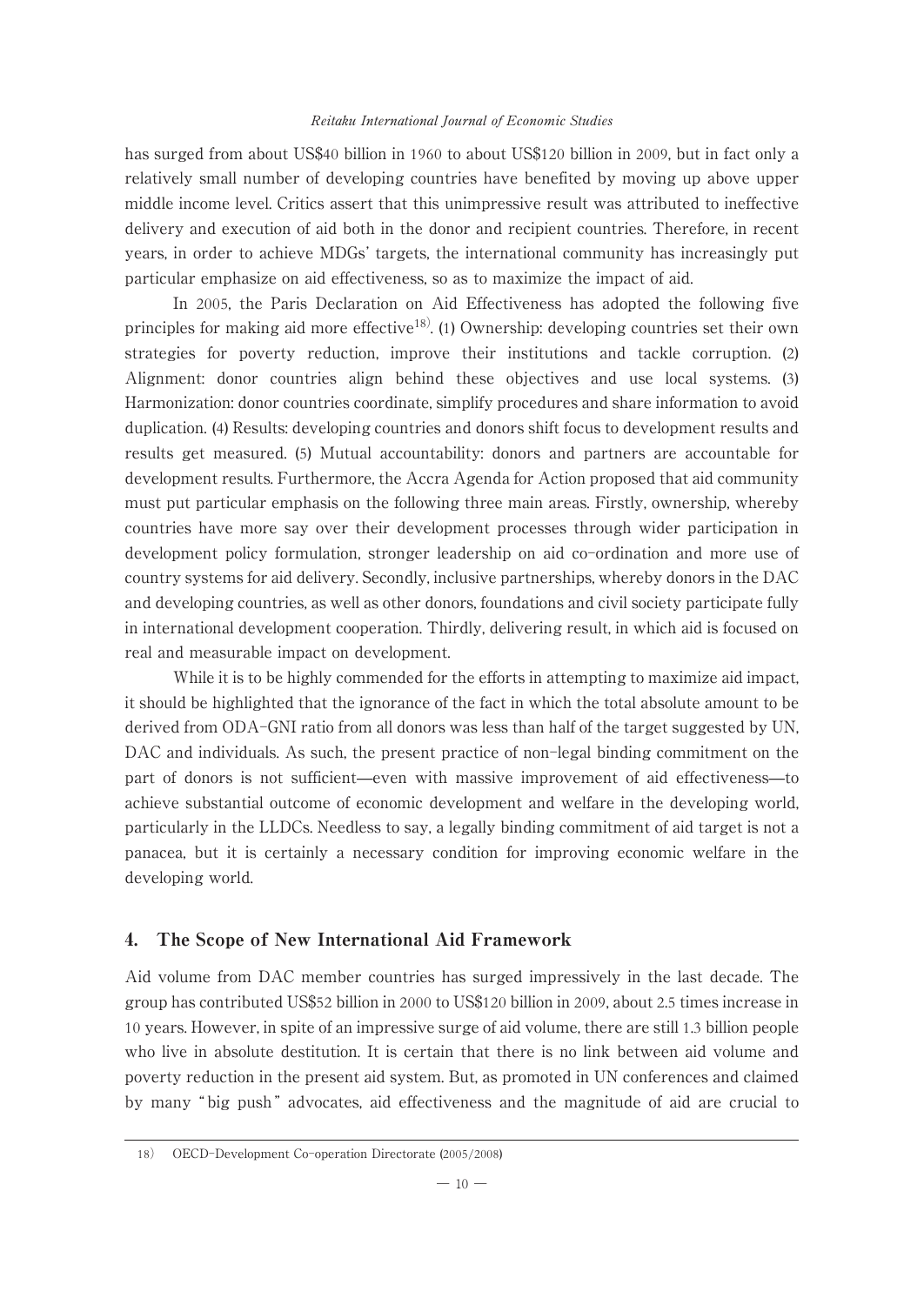extricate those masses of poorest people from the poverty trap. In this context, thus the present aid framework is inadequate. In order to resolve this problem, it is imperative to organize a new approach in international development cooperation for the elimination of the poor, the vulnerable and the marginalized, and also for the purpose of minimizing the negative effects of globalization such as widening of disparity, and enabling every country to reap fruits from globalization. First, we need to set up a legally binding international treaty which obliged every signatory country or party to commit a mandatory aid contribution for alleviating global abject poverty. Second, the conventional practice of international development cooperation through ODA has to be modified so that this kind of development assistance is more focused on the promotion of development in low income and lower middle income countries.

For lifting the impoverished people from the bottom, it is first necessary and essential to get rid of the poverty trap. Hence, it is crucial and compulsory for every member of the international community to eliminate starvation and the threat of diseases and to improve literacy and to raise basic income. In other words, by a legally binding international treaty, the international community has to make certain what others in the developed countries have one should also has in the less developed countries and the LLDCs. These suggest the need to provide sufficient supply of food, hygiene and safe water, elementary education, and also to give the emergency aid in the event of economic crisis, disaster, and outbreak of pandemic, especially in the LLDCs. By doing so, we would achieve inclusive, equitable, better economic well being and sustainable global economy—which are global public imperatives. From this reasoning, we anticipate an international legal binding aid approach will play a vital role in suppressing the negative effects of globalization.

When the lifting of the masses of poor people from absolute poverty is achieved when the poorest people in low income countries, especially in the LLDCs, have risen from the poverty trap then it means they have cleared the critical path for taking part in the process of globalization. However, it should be noted that in reality, even if these masses of people are out of the poverty trap, it still does not recognize that they could benefit from globalization immediately. For elimination of the poorest of the poor does not automatically guarantee the achievement of long-term economic growth process. In other words, alleviation of abject poverty is a necessary condition but not a sufficient condition for driving long-term economic growth. In this connection, it is indispensable for the rich countries to continue their assistance to low income and lower middle income countries̶in other words, countries that have successfully eliminated absolute poverty by the help of the legally binding aid system̶in order to help them to narrow their gap in productivity and living standard vis-a-vis richer countries. This is the objective of the second stage of our proposed aid system. Further, if those countries where absolute poverty have been eliminated by the legally binding aid (i.e., the first stage) but are not being further assisted to achieve self-sustainable capability, some of them might fall back to the abject poverty trap. Hence, the second stage is the preventive measure for this drawback. The proposed new international aid framework is illustrated in Diagram 1.

More specifically, the focus in this second stage for the donor countries is to utilize their ODA to place emphasis on low income and lower middle income countries in building their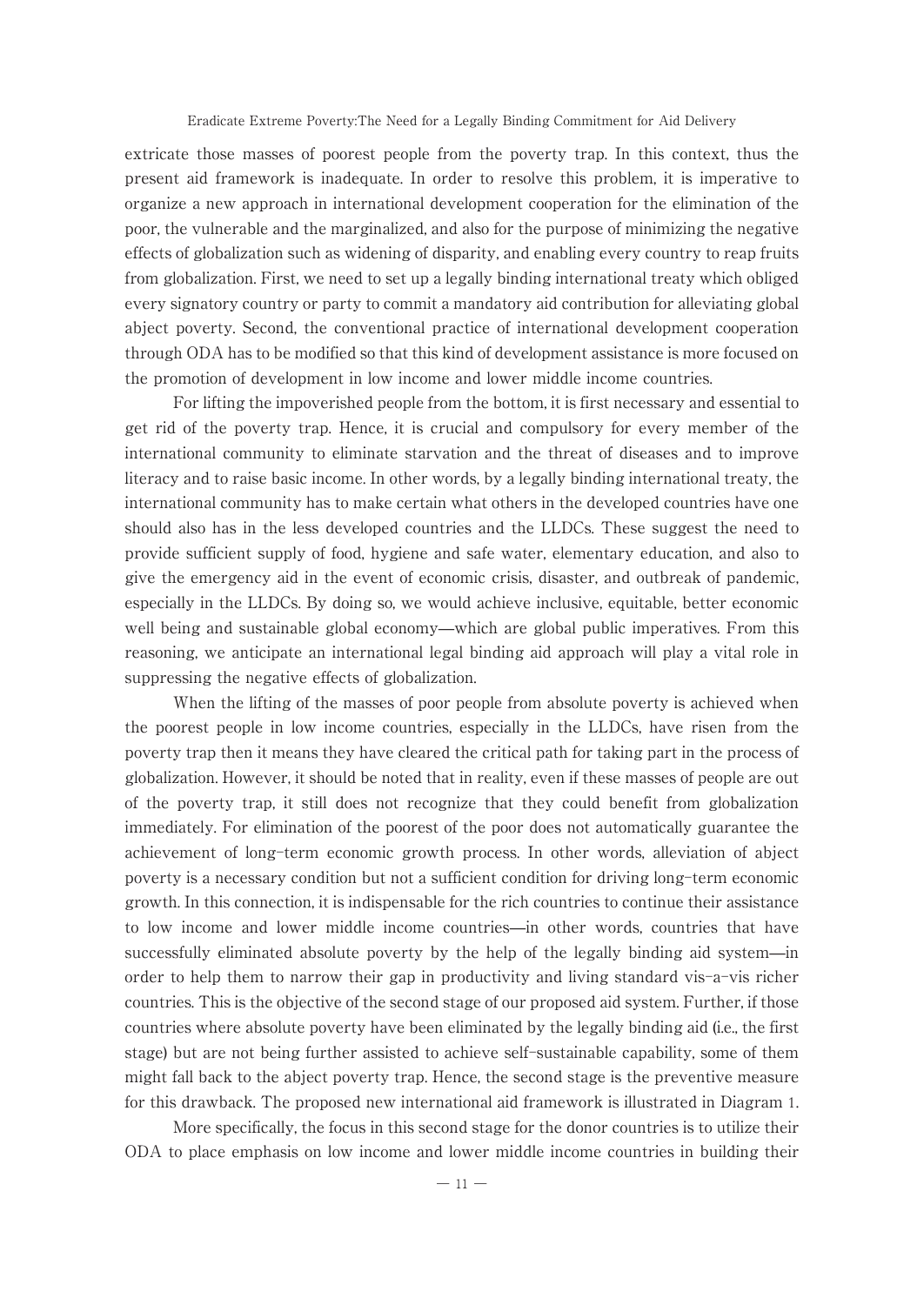Reitaku International Journal of Economic Studies





capacity to drive long term development. Less developing countries require to enhance market institutions that, among other things, guarantee property rights, create incentives, enhancement of production, labor and capital markets, facilitate market coordination to improve efficiency, industrial development, enhancement of skill and knowledge, technology transfer, financial deepening, trade and investment. These are crucial contributory factors for raising productivity and income level. Equally critical, even with improved market institutions, the less developed countries still face major challenges in international market place because they could not perform the same as advanced and emerging countries who have more sophisticated or experienced capabilities.

From this viewpoint, it is essential for advanced countries to tolerate the use of handicap in the form of special measures (such as SDT in WTO) by the less developed countries within a certain time limit or with specific individual targeted criteria. Without preferential treatment, as the result of free competition, less developed countries will certainly remain poor̶if not poorer, and worst still, they might become even more vulnerable and marginalized by the globalization process, which consequently could undermine global stability.

## 5. How to Support the New Aid Framework

Similar to UNFCCC we contend that from the perspective of global public goods, international assistance for alleviating absolute poverty in the developing world is the common obligation for humankind because the masses of extreme poor people are facing the crisis of existence. In this regard, every country has a common but differentiated responsibility to contribute collectively in eliminating negative effects caused by global abject poverty in the form of lifting economic welfare of the extreme poor. In order to achieve this goal, it is vital to establish a new international treaty which imposes a legally binding aid provision by the international community for the purpose of eliminating masses of the extremely poor people. In this new framework, the financial contribution should be shared by all countries but the share should be differentiated in accordance to the level of development. Specifically, we propose three different sources of mandatory aid provision, viz., the advanced countries, emerging countries or countries in the upper middle income level, low income countries. Within this principle, advanced countries group, emerging countries or countries in upper middle income group are legally obligated to commit a target in terms of ODA-GNI ratio, respectively, whereas low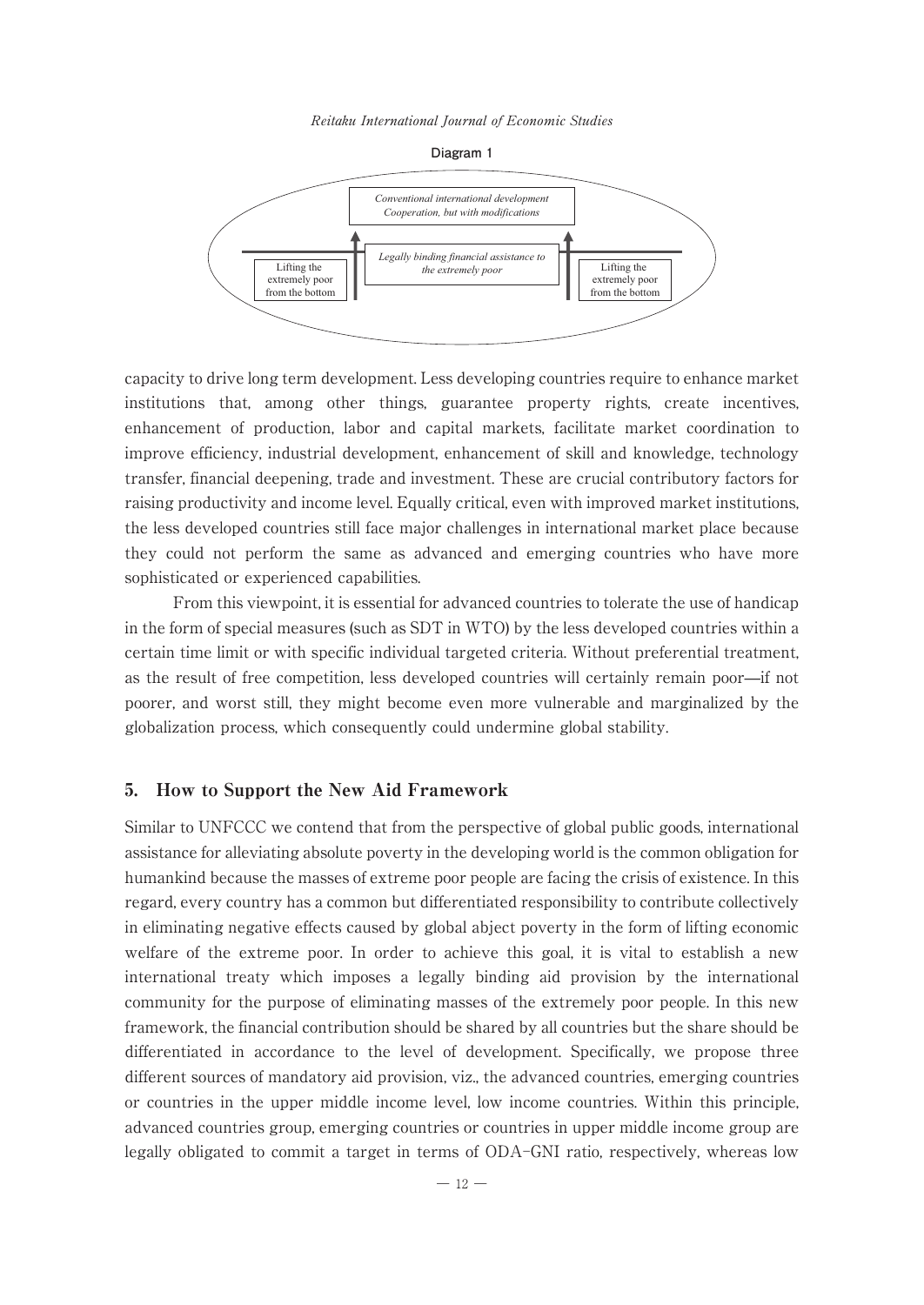income countries group are mandated to contribute in the form of self-help efforts, which is to be measured by matching the amount of aid to be received from donors for instance in the form of administrative costs. Aid in this stage is with a grant element of 100 percent.

The target beneficiaries for this legally binding aid are those poorest of the poor who live below US\$1.25 a day in the low income countries and the LLDCs. In this category, China and India are excluded because they are the two largest emerging countries, then as of 2005, there are about 740 million people. In addition, this legally binding aid should focus on the delivery of four types of basic needs, viz., food, health and sanitation, safe drinking water, and elementary education. Annual amount of total aid for this stage could be decided by the conference of parties of this aid treaty.

For the purpose of illustration, if the total annual aid required is to be US\$200 billion, then it is about 0.5 percent of ODA-GNI ratio of DAC members in 2009. However, because this legally binding framework also requires emerging countries or upper middle level income countries to contribute a portion, for example US\$50 billion, then the actual mandatory commitment of DAC member countries become US\$150 billion. In addition, a recipient is also mandated to contribute a share of their domestic financial resources—self-help efforts—to match the amount of aid it received such as in the form of administrative costs. Although this pool of resources from the recipients is small, nonetheless, it enables resources from the advanced and emerging countries to become more precious than without the match from recipients. Also, we suggest to pool resources mandated by this aid treaty into a fund to be managed by an inter-governmental organization such as the World Bank or UNDP, or by a new organization which can be created by the parties of conference for that purpose. The condition of using this fund and the amount of aid required by a recipient should be discussed between the board of the fund and the recipients. For ensuring aid effectiveness, we suggest establishing the following two mechanisms, within the agency that manages this mandatory aid. First, it is requisite to put in place an independent auditing mechanism for the purpose of conducting inspection of all usage of aid. Second, the specific amount of aid to a recipient should be supported by independent but rigorous analysis in order to avoid ineffective  $\text{aid}^{19}$ .

The approaches of implementing development cooperation in the second stage of the proposed new aid system can be drawn from the experiences of conventional ODA but with modifications. The mission of this second stage is to raise productivity and thus income by capacity building and the enhancement of economic institutions, as mentioned earlier. In addition, for the developing countries that could not perform the same as advanced countries and emerging countries, it is crucial to tolerate the introduction of handicap of the competition in the form of special measures (such as SDT in WTO) within a certain time limit or with a specific individual targeted criteria.

The financial source for the second stage is to rely on ODA but with revised

<sup>19</sup>) Empirical evidences suggest that if aid to GDP ratio is more than a certain threshold, aid effectiveness turns into diminishing returns, especially to natural resource rich LLDCs Paul Collier (2007). Equally critical, too much or too little aid also creates disincentives for change William Easterly (2007). Further, rigor analyzes are valuable inputs for examining the viable approaches for maximizing outcome.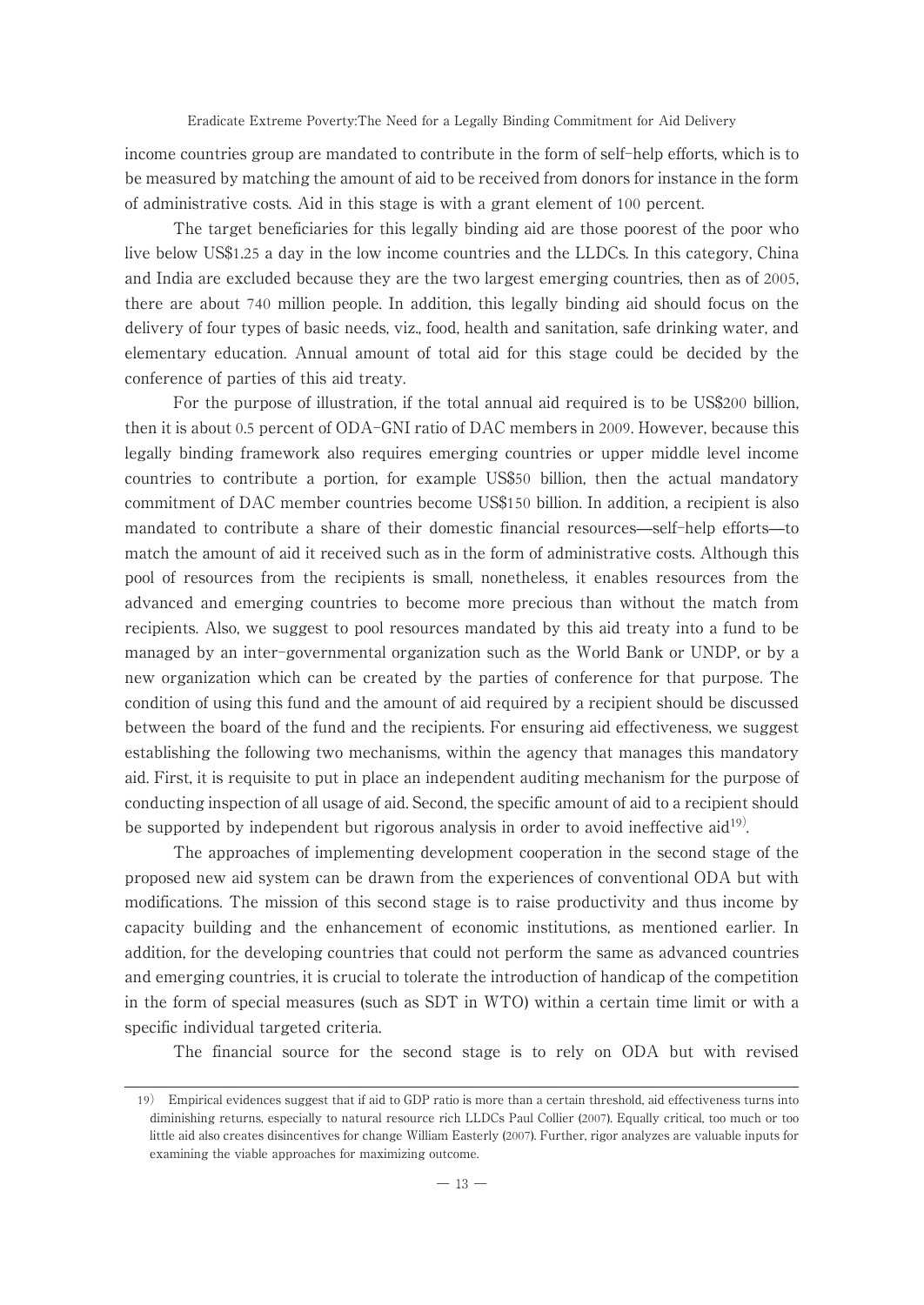mechanisms. In this connection, we suggest it is essential for advanced countries to encourage emerging countries to contribute in terms of monetary resources and development experiences<sup>20)</sup>. Aid in this stage is with a grant element ranging from 25 percent to 100 percent. Provision of pure public goods likes general hospital, school, irrigation, road, and related social and physical infrastructures, which are the necessary building blocks for enhancing development, are the coverage of assistance in this second stage. However, as the target recipients for this stage are made up of those low income countries (where abject poverty has been eliminated) and lower middle income countries, therefore, certain development cooperation activities by the classification of catering aid such as infrastructure related project-type interventions determined by DAC should be excluded<sup>21)</sup>. For example, building an expressway, or building a high speed rail, or building a state of the art international airport, or creating an industrial park, or constructing a nuclear power plant in a middle income country should not be supported by ODA in the second stage of this proposed new aid framework. For any one of these projects can be regarded as a quasi-public good or a club good, which has the property of excludability but non-rivalry<sup>22)</sup>. Because of the aspect of excludability, a development project such as building an expressway or a state of the art airport or other type of infrastructures, it allows a constructor or a provider to adapt user pays principle, in which the charges of using that quasi public good are collected to finance the project cost<sup>23)</sup>. From this reasoning, therefore, these forms of developmental project can be supported by another means like private finance initiative. If the expected return of an infrastructure project is negative or too low, it implies it is not financially viable and thus it should not be financed. In these contexts, by narrowing the coverage scope, the resources in the second stage of the new aid framework will be utilized more productively.

## Conclusion

This paper argues that global abject poverty is a negative factor to the international economy, and thus it exerts an enormous cost to the global community. In spite of impressive global economic growth in the past decades, presently 1.3 billion people who live below US\$1.25

<sup>20</sup>) Several emerging countries like China, India, Turkey and Malaysia are already providing financial assistance and technical assistance to developing countries. Development experiences of emerging countries are more valuable and relevance than advanced countries because their stages of development are closer to less developed countries than those of advanced countries.

<sup>21</sup>) OECD-DAC requires reporting donor countries to classify their ODA in the following types of aid: (A) budget support; (2) core contributions and pooled programs and funds; (3) project-type interventions; (4) experts and other technical assistance; (5) scholarships and student costs in donor countries; (6) debt relief; (7) administrative costs not included elsewhere; (8) other-in-donor expenditures.

<sup>22</sup>) A public good has the property of non-rivalry and non-excludability. Non-rivalry means that consumption of the good by one individual does not reduce availability of the good for consumption by others. Non-excludability means no one can be effectively excluded from using the good. A quasi public good has the property of non-rivalry but it can exclude a beneficiary who does not want to pay for consuming the good. This type of good is also known as a club good.

<sup>23)</sup> When the project cost is fully repaid by the charges collected from users over a certain period of time (e.g., 10) years or 20 years), then the usage of that infrastructure can be free of charge.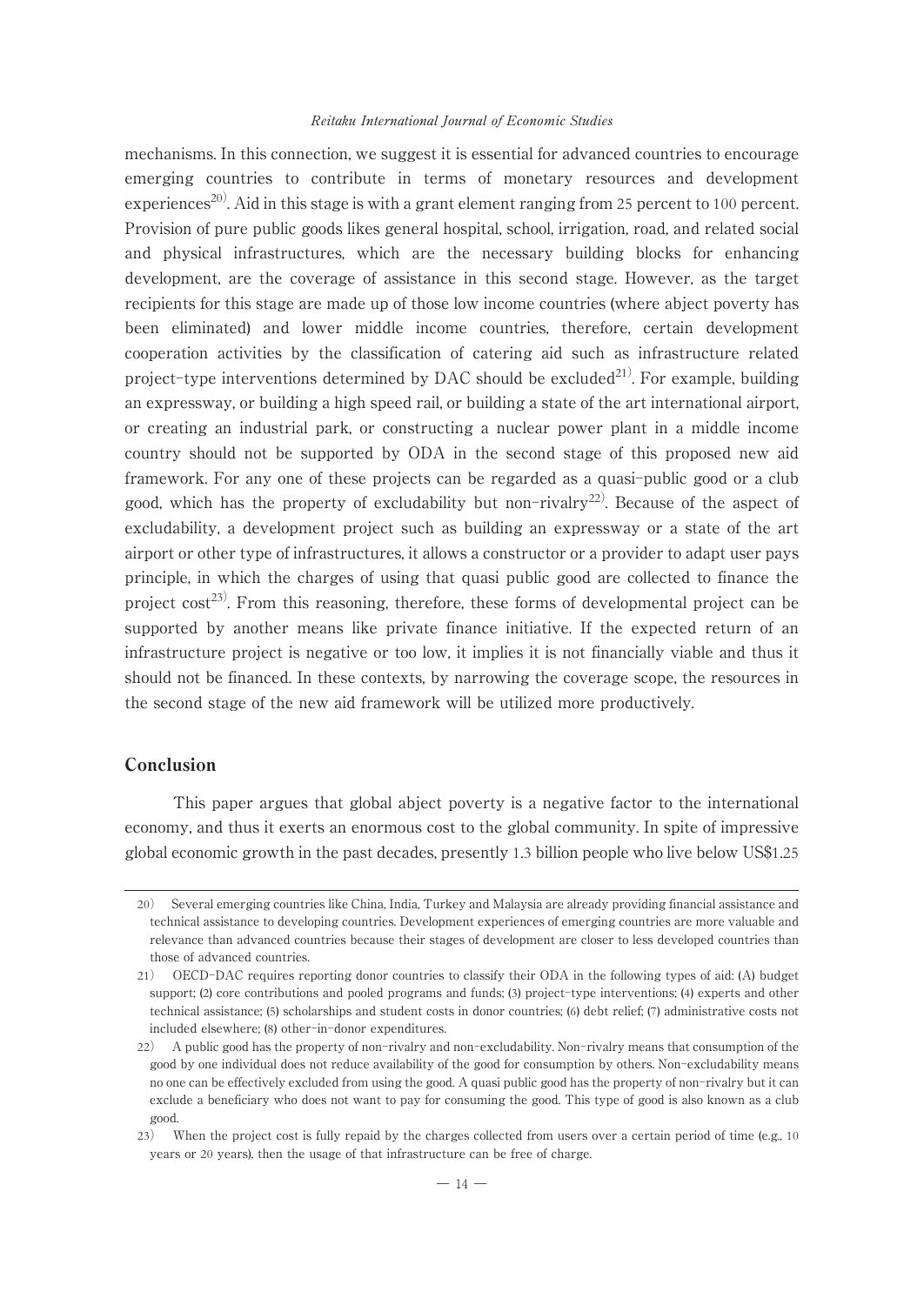a day are facing the crisis of existence because their basic needs for food, nourishment and hygiene, safe drinking water, and elementary education are not met due to severe poverty. Furthermore, these masses of abjectly poor people are also the most helpless to economic downturn. In this regard, these are the underlying factors that make us to contend that every country has a common but differentiated responsibility to lift the masses of poor people above global absolute poverty line. Further, this paper also reasons that the international community needs to intervene collectively for the purpose of mitigating those negative effects, by concentrating their aid to alleviate abject poverty in the developing world as its utmost priority in international development cooperation. By doing so, the alleviation of abject poverty is positioned as a global public goods, whereby the poverty elimination relies on the provision of basic needs such as food, health and sanitation, clean water, education. Otherwise, achieving a more inclusive, equitable and sustainable growth of the world economy is simply a wish that might not be realized.

From the threat of crisis of existence facing the masses of poorest of the poor and also from the perspective of global public goods, this paper suggests a new framework of international aid. The proposed new aid framework has two stages. In order to alleviate 1.3 billion masses of abjectly poor people, this paper argues that there is a need to establish a legally binding aid system assured by an international treaty framework. This is the first stage. This legally binding aid framework is to emphasize the certainty of delivering aid to the LLDCs and other low income countries for the right to basic needs like food, safe drinking water, sanitation and hygiene, elementary education, responses to economic crises, natural disasters and pandemics. The contributors to this legally binding aid system are advanced countries, emerging economies and developing countries. For the view of eliminating negative effects caused by global abject poverty, the financial contribution for the first stage̶which is a legally binding commitment̶could be regarded as the cost of internalizing that externality.

The purpose of the second stage in our proposed new aid framework is to raise productivity and thus income by capacity building and the enhancement of economic institutions. More specifically, it is to promote industrial development, technology transfer, financial deepening, trade and investment, higher education, enhancement of social economic infrastructures and institutions, which in turn contribute to the improvement of productivity. Equally important, if developing countries that could not perform the same as the advanced countries and the emerging countries, it is necessary for richer countries to tolerate the use of handicap policies by less developed countries to compete in international market place in the form of special measures (such as SDT in WTO) within a certain time limit or with a specific individual targeted criteria.

This two-stage aid framework is to first lift the poorest people away from poverty trap and then follow by supporting the enhancement of the capabilities of low income and lower middle income countries to participate in the globalization. Under this necessary condition, countries from the developing world are able to arrive to undertake their role in globalization. Even though the outcome of globalized competition produces disparity for less developed countries with advanced and emerging countries, it is thought that the intensity of disparity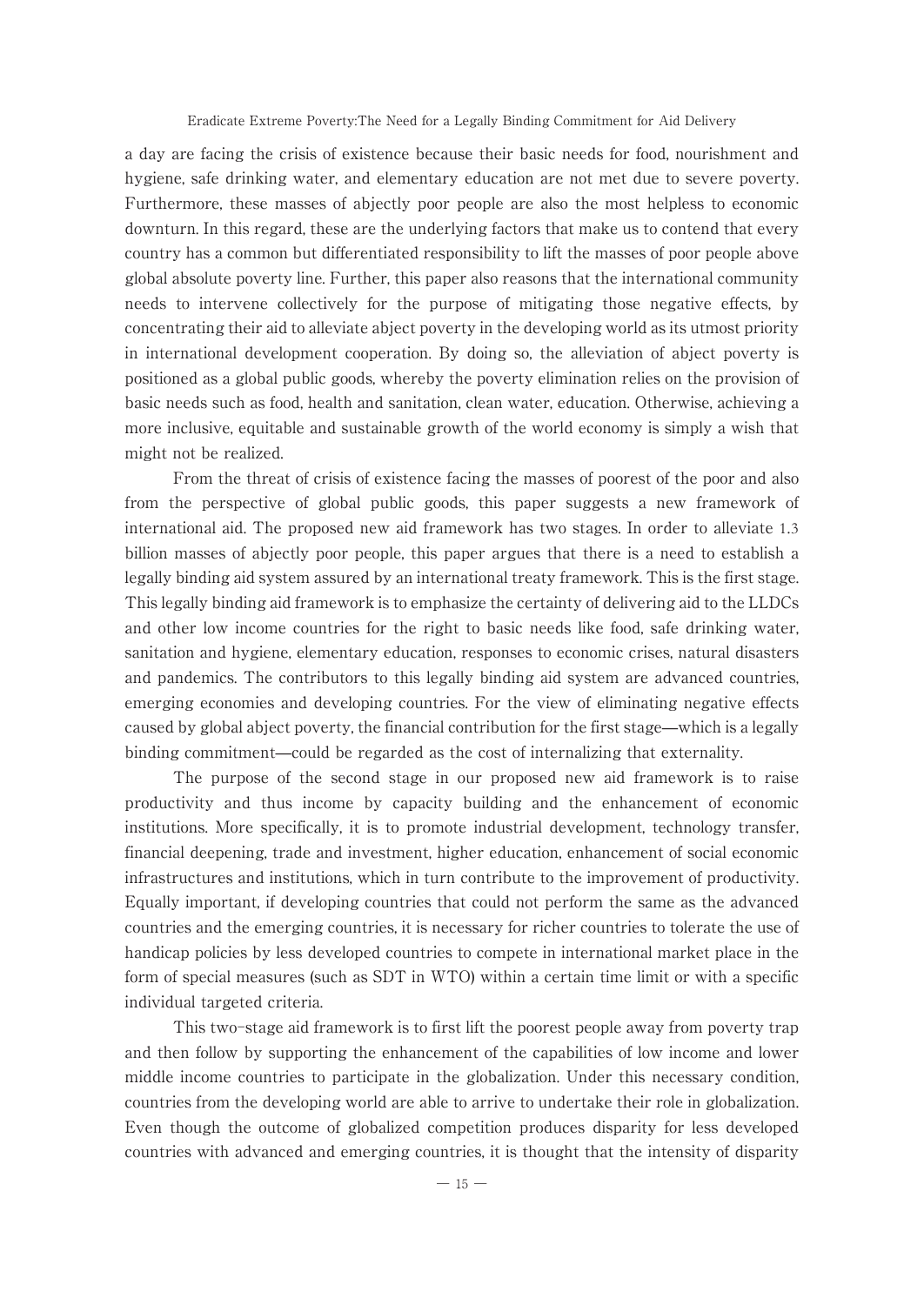could be minimized over time because the effects of the preferential treatments warranted in the second stage of this new aid framework will prevail. This is the preferable process of globalization.

#### **References**

Browne, Stephen, 2007, Aid & Influence: Do Donors Help or Hinder?, Earthscan.

Chua, Amy, 2004, World on Fire, Arrow Books.

- Chen, Shaohua and Ravallion, Martin, 2008, "The Developing World is Poorer than We Thought, but No Less Successful in the Fight Against Poverty," The World Bank.
- Chen, Shaohua and Ravillion, Martin, 2012, "An Update to the World Bank's Estimates of Consumption Poverty in the Developing World," URL: http://siteresources.worldbank.org/INTPOVCALNET/Resources/Global\_Poverty\_Update\_2012\_02-29-12.pdf (15 November 2012)
- Collier, Paul, 2007, The Bottom Billion: Why the Poorest Countries Are Falling and What Can be Done About It, Oxford University Press.

Dollar, David and Kraay, Aart, 2002, "Growth is Good for the Poor," Journal of Economic Growth, Vol. 75, No. 3, pp. 195-225.

Easterly, William, 2006, "The Big Push Deja Vu: A Review of Jeffrey Sach's The End of Poverty," Journal of Economic Literature Vol. XLIV March, 989. 96-105.

―――, 2007, The White Man's Burden, Penguin.

International Institute for Sustainable Development, 2003, " Special and Differential Treatment, " IISD Trade and Development Brief Series No. 2.

Kumar, Rajiv and Dickerson, Micheal, 2010, "Globalization and Inequality," an unpublished background paper prepared for SPF's project on "Globalization and Disparity," The Sasakawa Peace Foundation.

OECD-Development Co-operation Directorate, 2005/2008, The Paris Declaration on Aid Effectiveness and Accra Agenda for Action, OECD, URL: http://www.oecd.org/ dataoecd/30/63/43911948.pdf (May 22, 2010).

United Nations, 2010, MDG Gap Task Force Report *2010:* The Global Partnership for Development at a Critical Juncture.

Sachs, Jeffrey, 2006, The End of Poverty, Penguin.

Stiglitz, Joseph E., 2003, Globalization and Its Discontents, W.W. Norton and Company.

, 2006, Making Globalization Works, W.W. Norton and Company.

United Nations, 1992, United Nations Framework Convention on Climate Change, URL:// http://unfccc. int/essential\_background/convention/status\_of\_ratification/items/2631.php (May 18, 2011)

―――, 1998, Kyoto Protocol to the United Nations Framework Convention on Climate Change, URL: http: //unfccc.int/resource/docs/convkp/kpeng.pdf (May 20, 2011)

―――, 2010 (a), "Millennium Development Goals: 2010 Progress Chart"

―――, 2010 (b), The Millennium Development Goals Report.

United Nations General Assembly, September 8, 2000, " Resolution 55/2: United Nations Millennium Declaration," URL: http://www.un.org/millennium/declaration/ares552e.htm (May 20, 2011)

( Received for publication, July <sup>10</sup>, <sup>2013</sup> Revision accepted for publication, September <sup>9</sup> , 2013)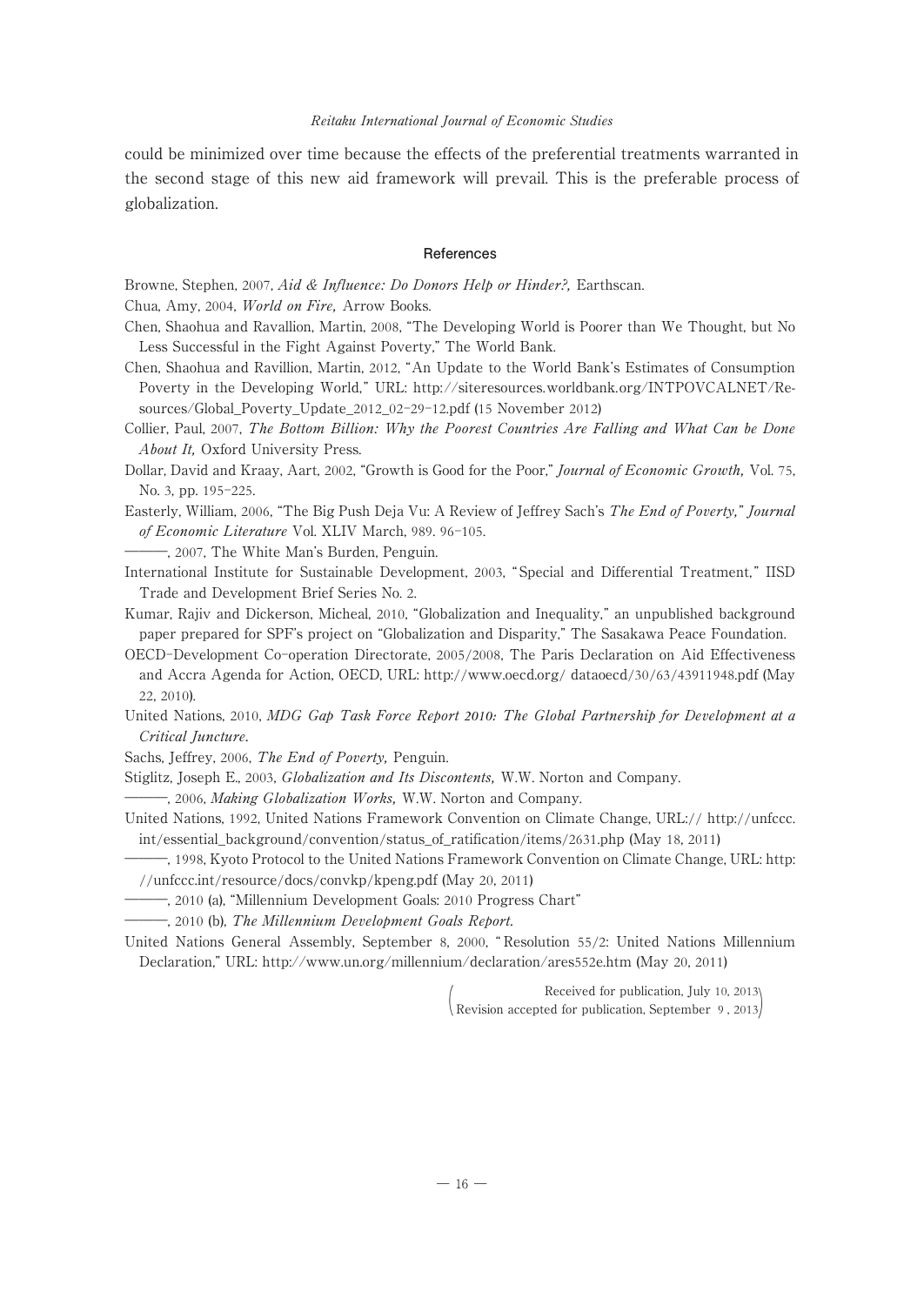| Eradicate Extreme Poverty: The Need for a Legally Binding Commitment for Aid Delivery |  |  |  |
|---------------------------------------------------------------------------------------|--|--|--|
|---------------------------------------------------------------------------------------|--|--|--|

| Region                        | 1981      | 1990       | 2002    | 2005  | 2008  |
|-------------------------------|-----------|------------|---------|-------|-------|
| East Asia & Pacific           | 939.5     | 669.0      | 336.9   | 185.2 | 154.7 |
| Of which China                | 730.4     | 499.1      | 244.7   | 119.7 | 97.4  |
| Eastern Europe & Central Asia | 4.1       | 4.9        | 5.6     | 3.6   | 1.3   |
| Latin America & Carribbean    | 28.9      | 38.5       | 47.0    | 35.8  | 28.2  |
| Middle East & North Africa    | 6.8       | 4.8        | 4.5     | 4.3   | 3.8   |
| South Asia                    | 405.7     | 413.6      | 389.1   | 346.8 | 315.1 |
| Of which India( $*$ )         | 296.1     | 282.5      | 276.1   | 266.5 |       |
| Sub-Saharan Africa            | 160.8     | 233.9      | 313.4   | 310.4 | 302.8 |
| Total                         | 1, 545. 3 | 1, 364. 75 | 1.096.5 | 886.1 | 805.9 |
| Total exclude China and India | 5181.8    | 583.1      | 575.7   | 499.9 |       |

**Table 1 Number of Poor People Who Live Below US\$1.00 a Day**

Note: (\*) figures for 2005, from Chen and Ravallion (2008), p. 34

Source: Chen and Ravallion (2012), p. 4

| Region                        | 1981     | 1990    | 2002      | 2005    | 2008   |
|-------------------------------|----------|---------|-----------|---------|--------|
| East Asia & Pacific           | 1096.5   | 926.4   | 523.1     | 332.1   | 284.4  |
| Of which China                | 835.1    | 683.2   | 363.1     | 211.9   | 173.0  |
| Eastern Europe & Central Asia | 8.2      | 8.9     | 10.6      | 6.3     | 2.2    |
| Latin America & Carribbean    | 43.3     | 53.4    | 62.7      | 47.6    | 36.8   |
| Middle East & North Africa    | 16.5     | 13.0    | 12.0      | 10.5    | 8.6    |
| South Asia                    | 568.4    | 617.3   | 640.5     | 598.3   | 570.9  |
| Of which India $(*)$          | 420.5    | 435.5   | 460.5     | 455.8   |        |
| Sub-Saharan Africa            | 204.9    | 289.7   | 390.4     | 394.9   | 386.0  |
| Total                         | 1, 937.8 | 1,908.6 | 1, 639. 3 | 1.389.6 | 1289.0 |
| Total exclude China and India | 700.2    | 789.9   | 803.3     | 721.9   |        |

Note: (\*) figures for 2005, from Chen and Ravallion (2008), p. 34

Source: Chen and Ravallion (2012), p. 5

| Mean Consumption of the poor (\$1.25) | Table 3 |  |  |  |  |  |  |
|---------------------------------------|---------|--|--|--|--|--|--|
|---------------------------------------|---------|--|--|--|--|--|--|

| Region                        | 1981 | 1990 | 2002 | 2005 |
|-------------------------------|------|------|------|------|
| East Asia & Pacific           | 0.67 | 0.83 | 0.88 | 0.94 |
| Of which China                | 0.67 | 0.82 | 0.87 | 0.94 |
| Eastern Europe & Central Asia | 0.96 | 0.91 | 0.85 | 0.83 |
| Latin America & Carribbean    | 0.83 | 0.83 | 0.82 | 0.83 |
| Middle East & North Africa    | 0.99 | 0.97 | 0.99 | 0.98 |
| South Asia                    | 0.84 | 0.88 | 0.92 | 0.93 |
| Of which India                | 0.84 | 0.89 | 0.93 | 0.93 |
| Sub-Saharan Africa            | 0.74 | 0.69 | 0.72 | 0.73 |
| Total                         | 0.73 | 0.82 | 0.86 | 0.87 |

Source: Chen and Ravallion (2008), p. 37.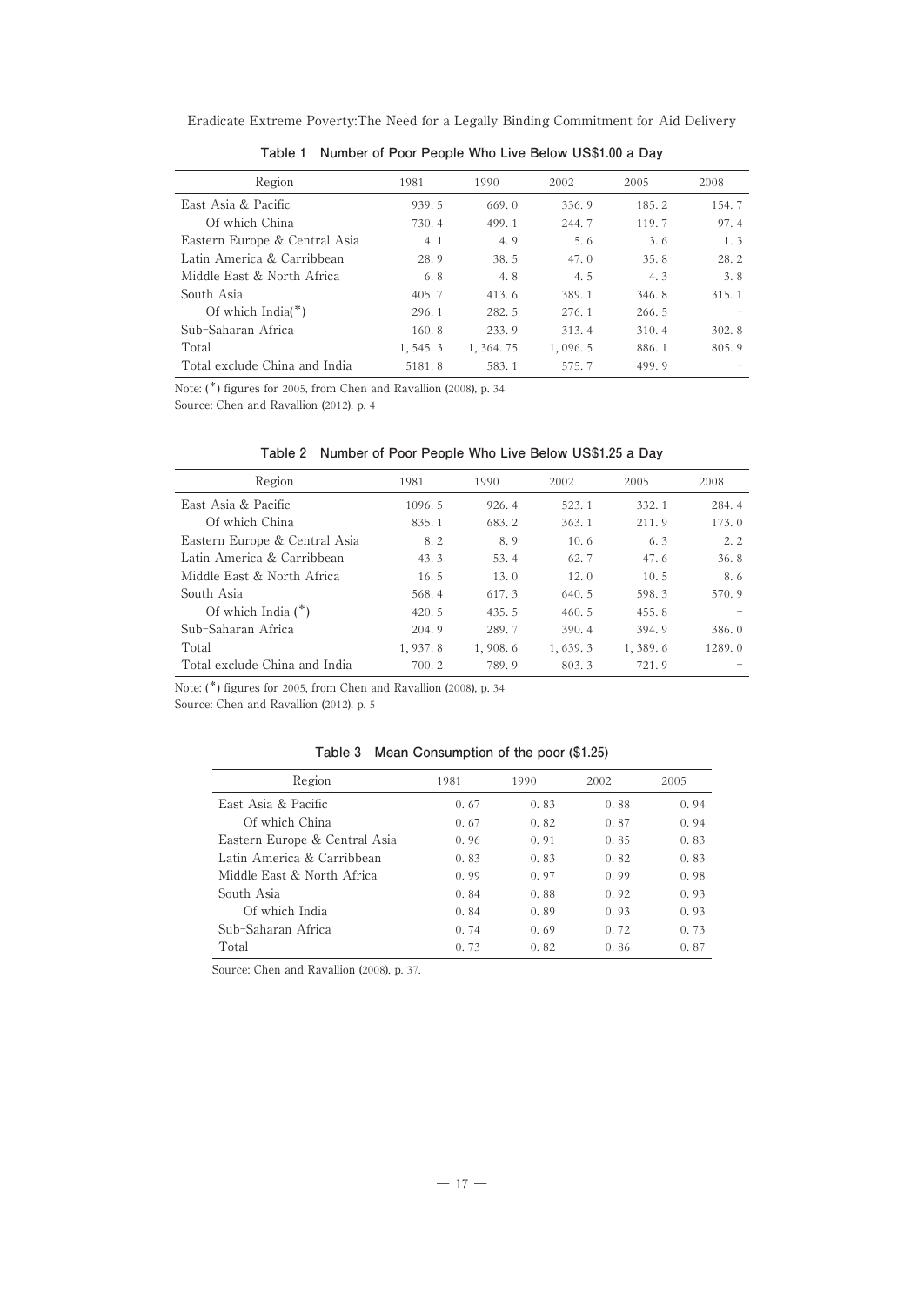| Region                        | 1981 | 1990 | 2002 | 2005 | 2008 |
|-------------------------------|------|------|------|------|------|
| East Asia & Pacific           | 66.1 | 40.6 | 17.8 | 9.5  | 7.8  |
| Of which China                | 73.5 | 44.0 | 19.1 | 8.1  | 7.4  |
| Eastern Europe & Central Asia | 1.0  | 1.1  | 1.2  | 3.4  | 0.3  |
| Latin America & Carribbean    | 7.9  | 8.8  | 8.9  | 5.0  | 5.0  |
| Middle East & North Africa    | 4.0  | 2.2  | 1.6  | 2.0  | 1.2  |
| South Asia                    | 43.6 | 36.1 | 26.9 | 23.7 | 19.9 |
| Of which India $(*)$          | 42.9 | 33.3 | 26.3 | 24.3 |      |
| Sub-Saharan Africa            | 40.4 | 45.6 | 41.6 | 44.7 | 37.3 |
| Total                         | 41.6 | 30.8 | 20.7 | 20.6 | 14.0 |

## **Table 4 Headcount Index (%) Living Below \$1.00 a Day**

Note: (\*) figures for 2005, from Chen and Ravallion (2008), p. 32

Source: Chen and Ravallion (2012), p. 4

| Region                        | 1981 | 1990 | 2002 | 2005 | 2008 |
|-------------------------------|------|------|------|------|------|
| East Asia & Pacific           | 77.2 | 56.2 | 27.6 | 17.1 | 14.3 |
| Of which China                | 84.0 | 60.2 | 28.4 | 16.3 | 13.1 |
| Eastern Europe & Central Asia | 1.9  | 1.9  | 2.3  | 1.3  | 0.5  |
| Latin America & Carribbean    | 11.9 | 12.2 | 11.9 | 8.7  | 6.5  |
| Middle East & North Africa    | 9.6  | 5.8  | 4.2  | 3.5  | 2.7  |
| South Asia                    | 61.1 | 53.8 | 55.7 | 39.4 | 36.0 |
| Of which India $(*)$          | 59.8 | 51.3 | 43.9 | 41.6 |      |
| Sub-Saharan Africa            | 51.5 | 56.5 | 58.0 | 52.3 | 47.5 |
| Total                         | 52.2 | 43.1 | 34.1 | 25.1 | 22.4 |

**Table 5 Headcount Index (%) Living Below \$1.25 a Day**

Note: (\*) figures for 2005, from Chen and Ravallion (2008), p. 32

Source: Chen and Ravallion (2012), p. 5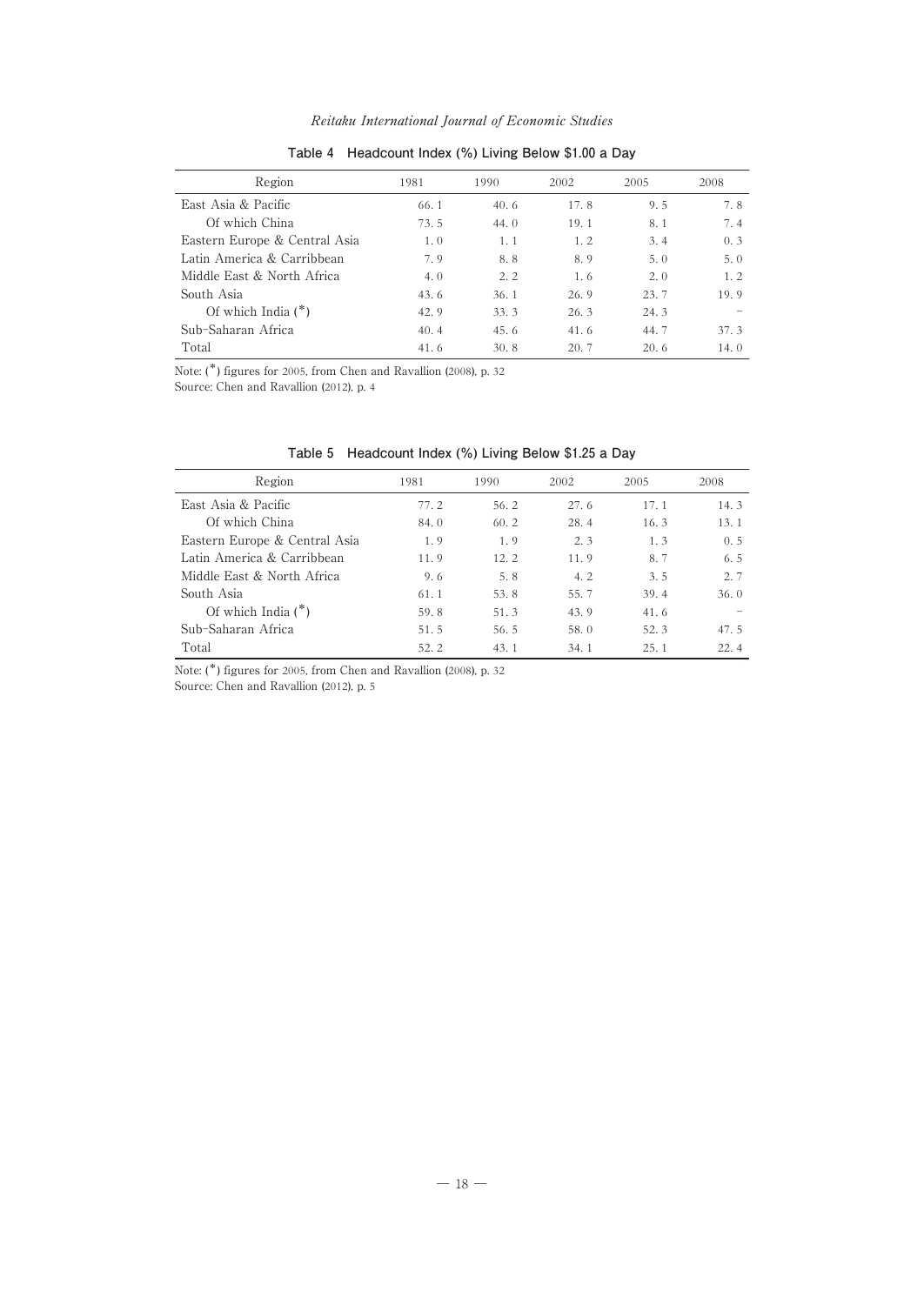#### **Appendix 1**

#### A Summary of UNFCCC and Kyoto Protocol

The United Nations Framework Convention on Climate Change (UNFCCC) was adopted on 2 May 1992 by 194 countries. This is an international treaty for the response to the problem of climate change. The objective of UNFCCC is " to achieve, in accordance with the relevant provisions of the Convention, stabilization of greenhouse gas concentrations in the atmosphere at a level that would prevent dangerous anthropogenic interference with the climate change. Such a level should be achieved within a time frame sufficient to allow ecosystems to adapt naturally to climate change, to ensure that food production is not threatened and to enable economic development to proceed in a sustainable manner" (Article 2).

In order to achieve the Convention's objective, the signatory parties shall be guided by these consideration. " The parties should protect the climate change for the benefit of present and future generations of humankind, on the basis of equity and in accordance with their common but differentiated responsibilities and respective capabilities. Accordingly, the developed country Parties should take the lead in combating climate change and the adverse effects thereof" (Article 3). There are 41 developed countries and economies in transition which are committed specifically to reduce greenhouse gases emissions stipulated by the Convention. These countries are listed in Annex 1, and thus known as Annex 1 countries of UNFCCC

Kyoto Protocol is an international agreement adopted in Kyoto on 11 December 1997 by 192 countries. This treaty came into force on 16 February 2005. Kyoto Protocol complements with UNFCCC, and it is an international and legally binding agreement to reduce greenhouse gas emissions worldwide. The signatory countries of Kyoto Protocol agreed that "The Parties included in Annex 1 [ of the UNFCCC] shall, individually or jointly, ensure that their aggregate anthropogenic carbon dioxide equivalent emissions of the greenhouse gases listed in Annex A do not exceed their amounts, calculated pursuant to their quantified emission limitation and reduction commitments inscribed in Annex B and with the provision of this article, with a view of reducing their overall emissions of such gases by at least 5 percent below 1990 levels in the commitment period 2008 to 2012" (Article 3). There are 37 developed countries and the European Community (Annex 1 countries of UNFCCC) committed to Kyoto Protocol. Signatory countries and committed reduction level of each country are stipulated in Annex B of Kyoto Protocol.

In order to achieve the numerical targets, Kyoto Protocol provides three mechanisms to assist each obligatory country (Annex 1 of UNFCCC) to reduce greenhouse gas emissions either at home or through a third country. By doing so, these three mechanisms enable each obligatory country to achieve its committed reduction target at lower costs.

The followings are three Kyoto Protocol mechanisms.

- 1 ) International emissions trading: permits Annex 1 countries to transfer parts of their allowed emissions between one another. More specifically, one country buys the right to emit from a country that has already reduced its emissions sufficiently and has "extra" emission reductions.
- 2) Joint implementation (JI): allows an Annex 1 country to claim credit for emission reductions that created from investment in another Annex 1 country. JI is therefore regarded as a transfer of emission reduction units between Annex 1 countries.